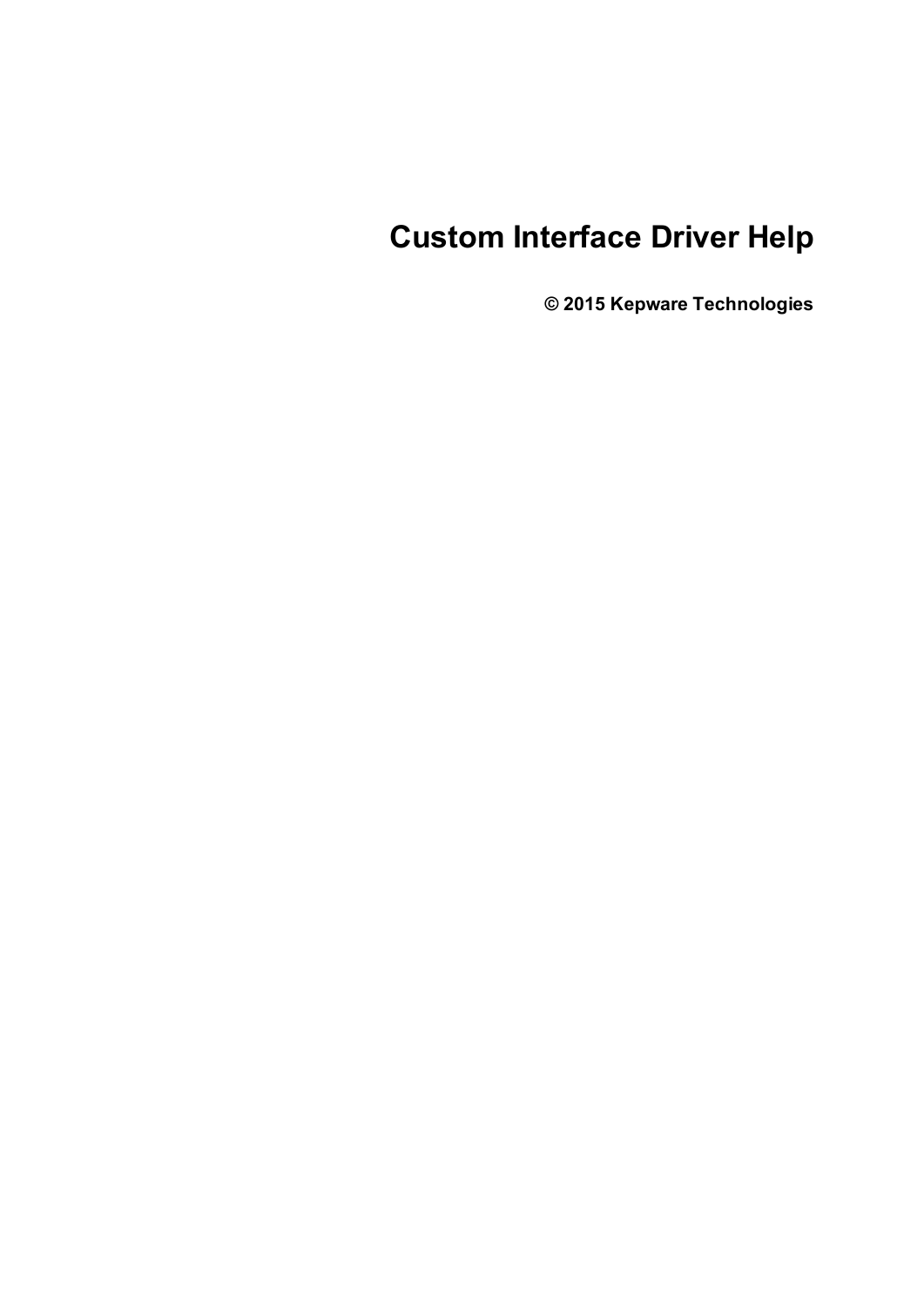# <span id="page-1-0"></span>**Table of Contents**

| Cannot open shared memory file associated with configuration <configuration name="">. Please verify<br/>CIDA is running with proper permissions and configuration name is correct. 12</configuration> |  |
|-------------------------------------------------------------------------------------------------------------------------------------------------------------------------------------------------------|--|
| Unable to read to register <register offset=""> on device <device name="">. Register corrupted. 12</device></register>                                                                                |  |
| Unable to read from register <register offset=""> on device <device name="">. Register is not configured</device></register>                                                                          |  |
| Unable to read from register < register offset> on device < device name>. CIDA <cida name=""></cida>                                                                                                  |  |
| Unable to read from register <register offset=""> on device <device name="">. Register value type is not</device></register>                                                                          |  |
| Unable to write to register <register offset=""> on device <device name="">. Register is not configured for</device></register>                                                                       |  |
| Unable to write to register <register offset=""> on device <device name="">. Register value type is not</device></register>                                                                           |  |
| Unable to write to register <register offset=""> on device <device name="">. CIDA <cida name=""> returned</cida></device></register>                                                                  |  |
| Unable to write to register <register offset=""> on device <device name="">. Register corrupted.  15</device></register>                                                                              |  |
|                                                                                                                                                                                                       |  |
|                                                                                                                                                                                                       |  |
|                                                                                                                                                                                                       |  |
|                                                                                                                                                                                                       |  |
|                                                                                                                                                                                                       |  |
|                                                                                                                                                                                                       |  |
|                                                                                                                                                                                                       |  |
|                                                                                                                                                                                                       |  |
|                                                                                                                                                                                                       |  |
|                                                                                                                                                                                                       |  |
|                                                                                                                                                                                                       |  |
|                                                                                                                                                                                                       |  |
|                                                                                                                                                                                                       |  |
|                                                                                                                                                                                                       |  |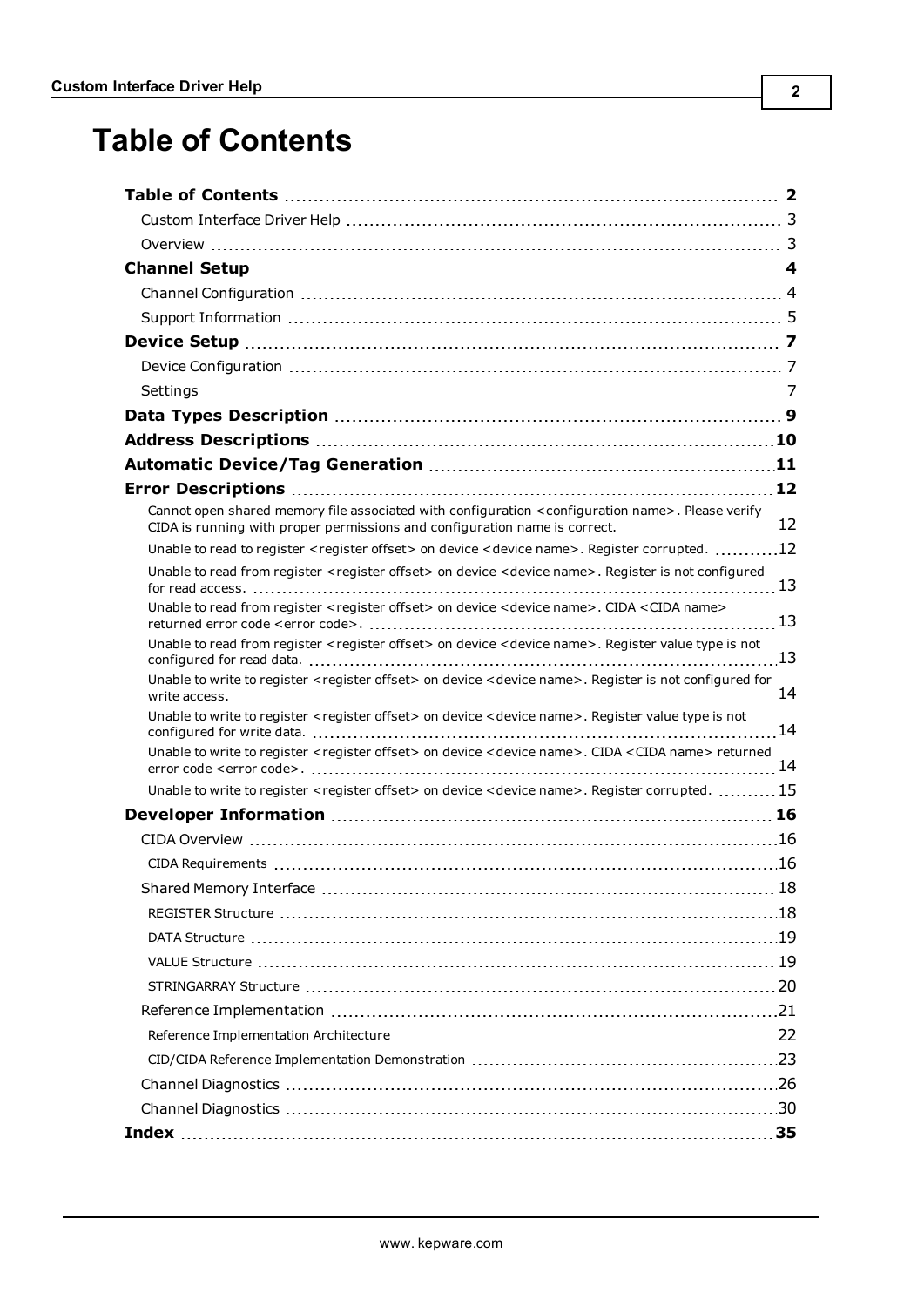# <span id="page-2-0"></span>**Custom Interface Driver Help**

Help version 1.025

#### **CONTENTS**

**[Overview](#page-2-1)**

What is the Custom Interface Driver?

#### **[Channel](#page-3-0) Setup**

How do I configure custom channel properties for this driver?

#### **[Device](#page-6-0) Setup**

How do I configure a device for use with this driver?

#### **Data Types [Description](#page-8-0)** What data types does this driver support?

#### **Address [Description](#page-9-0)**

How do I address a data location on a Custom Interface Driver device?

#### **Automatic [Device/Tag](#page-10-0) Generation**

How can I easily configure tags for the Custom Interface Driver?

#### **Error [Descriptions](#page-11-0)**

What error messages does the Custom Interface Driver produce?

#### **Developer [Information](#page-15-0)**

As a developer, where can I find supplemental in-depth information and examples of implementation?

# <span id="page-2-1"></span>**Overview**

The Custom Interface Driver (CID) provides OPC and native connectivity for third-party custom driver data without using a toolkit. The custom drivers are called Custom Interface Driver Applications (CIDA) and they interface with the CID through the inter-process communication method called Shared Memory. The CIDA is responsible for creating the shared memory file in addition to an XML configuration file that fully defines the data mapped in shared memory. The configuration file will then be imported into the CID for automatic device/tag generation within the OPC server.

Communication via shared memory is achieved through standardized structures mapped onto shared memory. For more information on CID and CIDA data flow, refer to **CIDA [Overview](#page-15-1)**.

**Note:** This help file is meant to supplement the help file provided with the CID Application. *For more information on the Reference Implementation provided with the driver, refer to Reference [Implementation](#page-20-0).*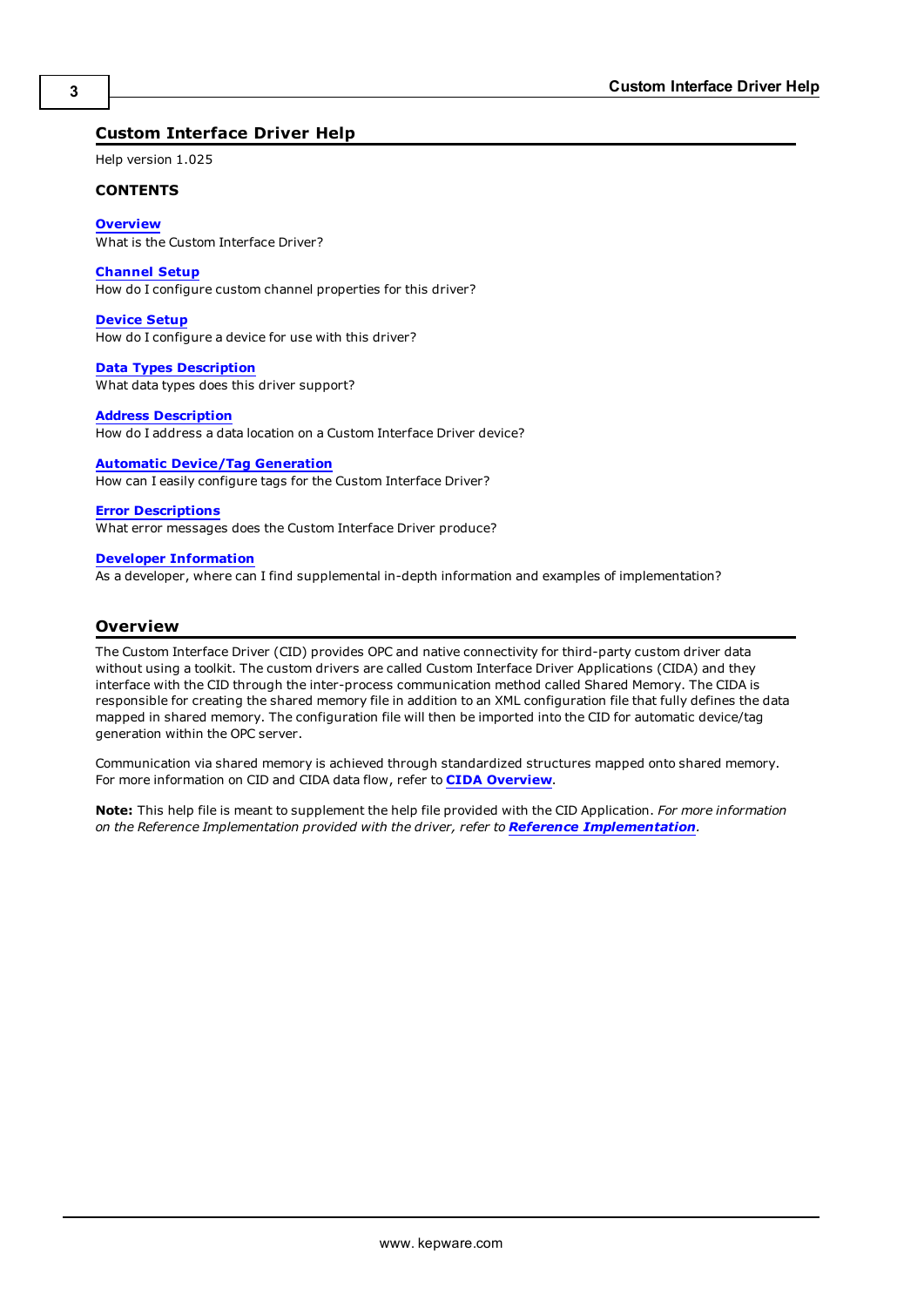# <span id="page-3-0"></span>**Channel Setup**

A channel represents a single CID Application Configuration. Each CID Application must provide a configuration file that specifies the configuration name used to associate with a shared memory file (in addition to a list of the configuration's corresponding devices and tags). The CID can support multiple configurations simultaneously; however, each configuration must contain a unique configuration name. For more information, refer to **[Channel](#page-3-1) [Configuration](#page-3-1)**.

# <span id="page-3-1"></span>**Channel Configuration**

The Configuration dialog is used to specify the location and behavior of the configuration file, as well as any Advanced settings.

| <b>Channel Properties</b>                                               | $\boldsymbol{\mathsf{x}}$ |
|-------------------------------------------------------------------------|---------------------------|
| Configuration   Support Info  <br>General   Write Optimizations         |                           |
| Configuration File:<br>C:\Program Files\Vendor\Vendor A\Projects  \ \\\ |                           |
| Advanced                                                                |                           |
| Override Configuration File                                             |                           |
| Configuration Name:                                                     |                           |
| cidarefimplopp                                                          |                           |
| Shared Memory Size: 2800<br><b>Bytes</b>                                |                           |
|                                                                         |                           |
|                                                                         |                           |
|                                                                         |                           |
| OΚ<br>Cancel<br>Help<br>Apply                                           |                           |

# **Configuration File**

The configuration file is an XML file that contains the shared memory file's name, size, associated devices, and appropriate tag definitions. This parameter is used to specify its location. To access the **Open File** dialog, click the browse button and then set the filter to "\*.xml." Select the desired file and then click **Open**. The configuration name within the file must be unique so that one channel does not interfere with another channel's access to a register. Once set, the file will be checked for uniqueness.

**Caution:** Users must regenerate the configuration file every time a change is made to it. For more information, refer to "Regenerate" below.

**Important:** When running in System Service Mode, the configuration file must be located in an accessible folder in order to be loaded by the Runtime. For example, a file residing in a network drive that requires authentication will cause the loading to fail. For more information on System Service Mode, refer to the server help file.

#### **Regenerate**

The **Regenerate** button is used to manually start automatic device/tag generation. The button appears as shown below. For more information, refer to **Automatic [Device/Tag](#page-10-0) Generation**.



#### **Advanced**

The Advanced settings should only be used by CID Application Developers. Descriptions of the parameters are as follows: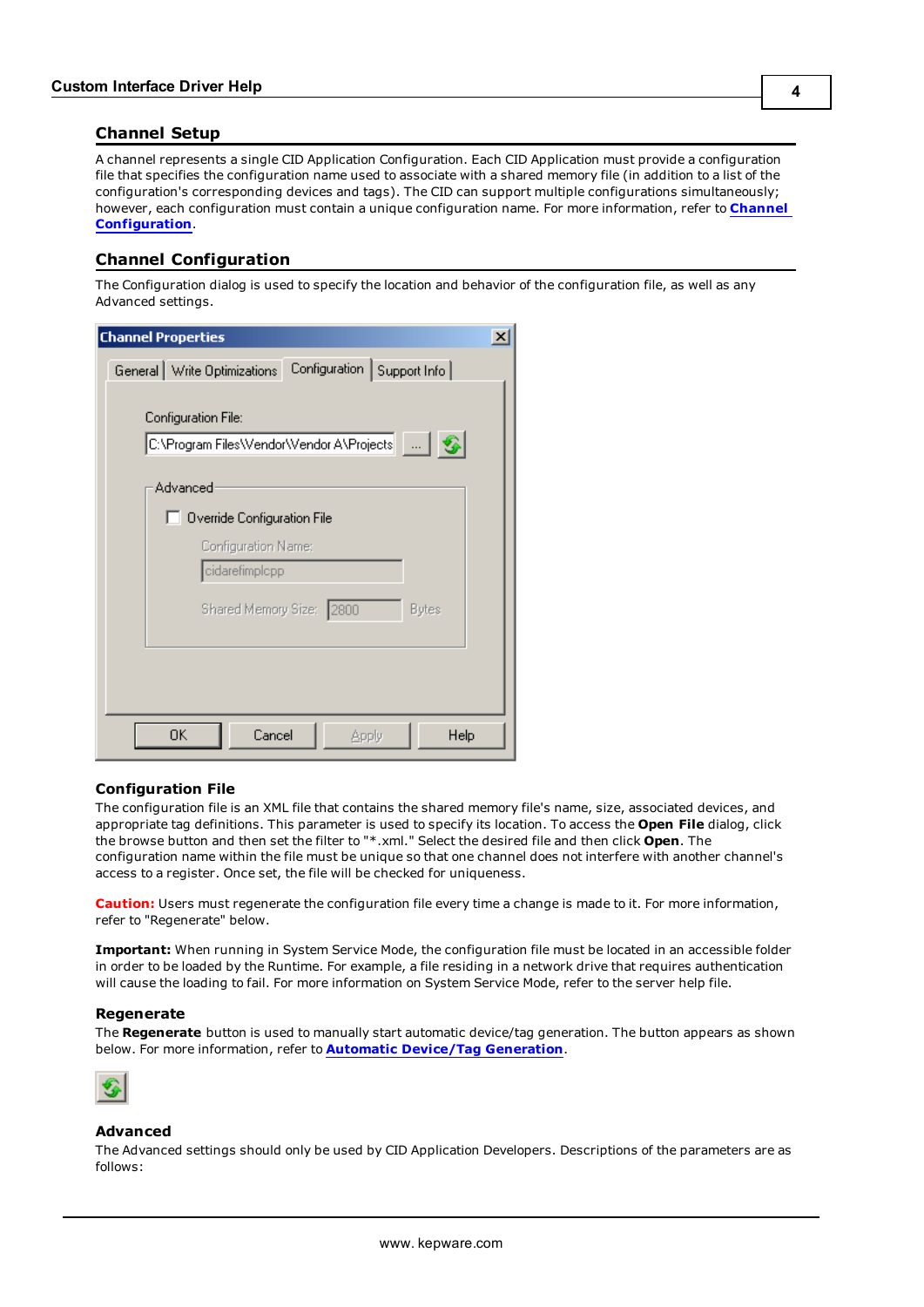- <sup>l</sup> **Override Configuration File:** When checked, this option overrides the configuration name and shared memory size as defined by the configuration file. In the absence of a configuration file, the associated parameters may be used to manually define the configuration name and shared memory size. The default setting is unchecked.
- <sup>l</sup> **Configuration Name:** This parameter contains the configuration name that the channel will use when accessing shared memory. It must be unique across channels so that one channel will not interfere with another channel's access to a register. The driver will check for uniqueness automatically, and warn the user/override when necessary. The default setting is "cidarefimplcpp".
- <sup>l</sup> **Shared Memory Size \_\_\_ Bytes:** This parameter contains the shared memory size that the channel will use during tag address validation. When the Override Configuration File setting is unchecked, this property will hold the value last imported during automatic device/tag generation despite being disabled. When the Override Configuration File setting is checked, this property will be enabled and capable of modification. The range is 0 to 2,147,483,648. The default setting is 0.

**Note:** If the Override Configuration File parameter is unchecked after either the configuration name or shared memory size settings have been changed, the settings will return to their default settings. The default settings are the values last loaded from the configuration file.

# <span id="page-4-0"></span>**Support Information**

The following dialog contains support information. The information may vary depending on what the supporting party has decided to include.

| <b>Channel Properties</b>                                                                                                                                                                            |  |
|------------------------------------------------------------------------------------------------------------------------------------------------------------------------------------------------------|--|
| General   Write Optimizations   Configuration   Support Info                                                                                                                                         |  |
|                                                                                                                                                                                                      |  |
| Technical Support Contact Information:<br>Company Name: My Company<br>Phone: 1-888-555-1212<br>Email: support@mycompany.com<br>Web: www.mycompany.com<br>Additional:<br>To Launch The Configuration: |  |
| To export configuration, use argument -exportconfig.                                                                                                                                                 |  |
| To Launch The Runtime:<br>Run without any arguments. Example: cidarefimplop _                                                                                                                        |  |
|                                                                                                                                                                                                      |  |
|                                                                                                                                                                                                      |  |
| Cancel<br>0K.<br>Apply<br>Help                                                                                                                                                                       |  |

Descriptions of the parameters are as follows:

- 1. **Technical Support Contact Information:** This text includes the supporting party's company name, phone, email address, web address, and any additional information.
- 2. **To Launch the Configuration:** This text includes brief instructions on how to start the supporting party's Configuration component.
- 3. **To Launch the Runtime:** This text includes brief instructions on how to start the supporting party's Runtime component.
- 4. **To Launch the Help:** This text includes brief instructions on how to access the supporting party's help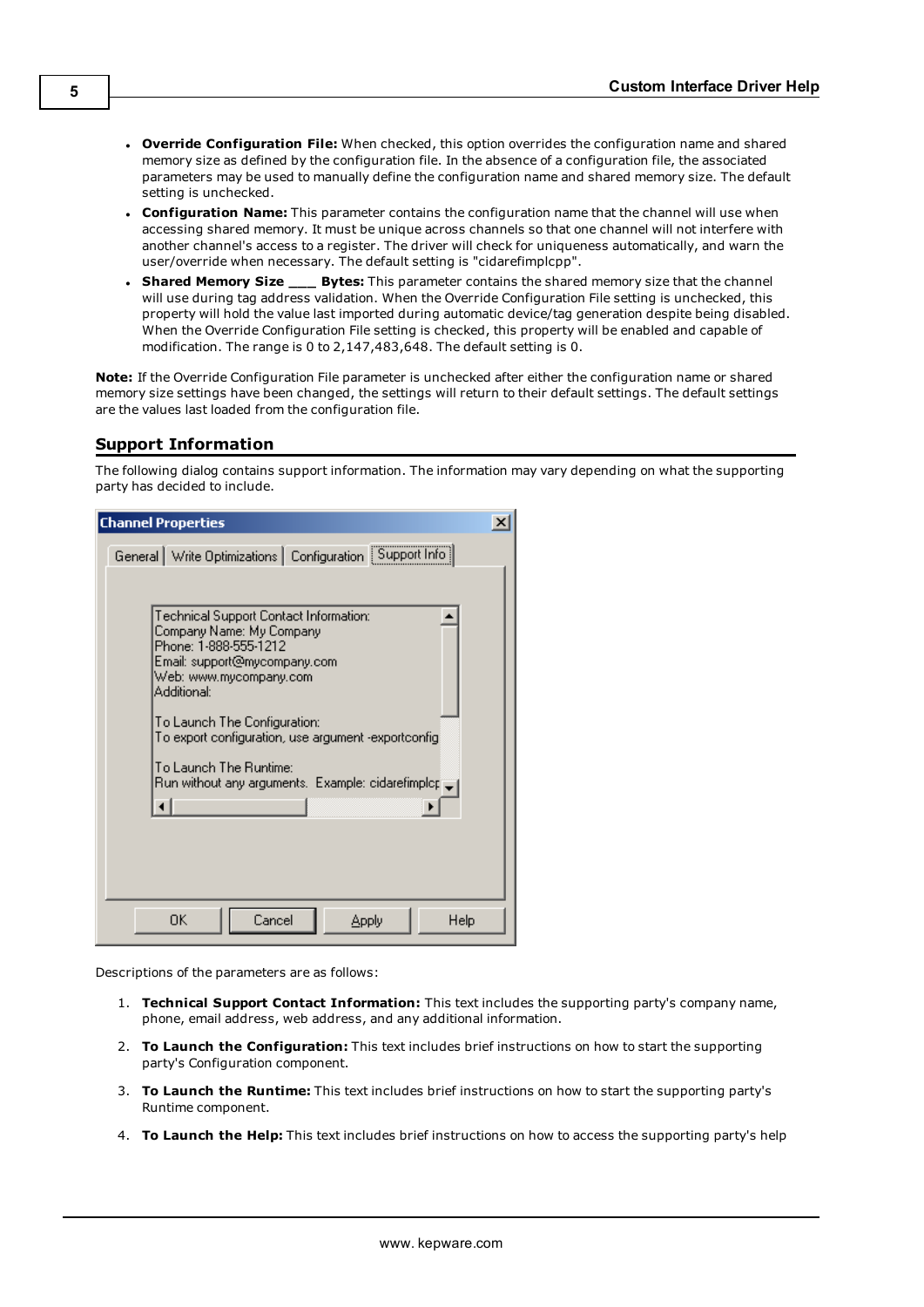documentation.

5. **Additional:** This text includes optional miscellaneous information.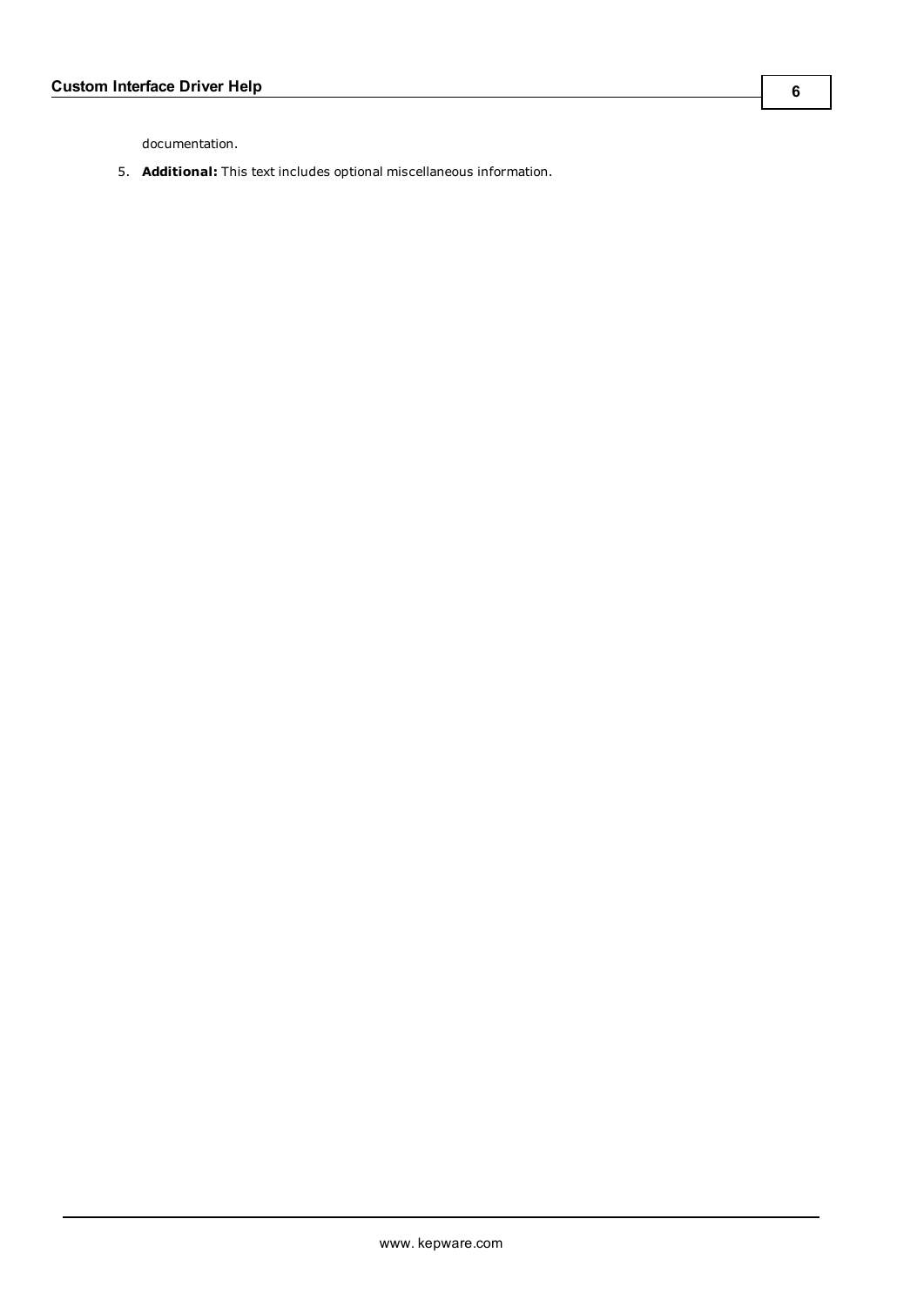# <span id="page-6-0"></span>**Device Setup**

A device is a logical collection of tags that corresponds to the physical device/data provider being polled by the CID Application.

# <span id="page-6-1"></span>**Device Configuration**

#### **Advanced**

The Advanced settings should only be used by CID Application Developers.

| <b>Device Properties</b>                                    |      |
|-------------------------------------------------------------|------|
| General   Timing   Auto-Demotion   Configuration   Settings |      |
|                                                             |      |
|                                                             |      |
| Advanced                                                    |      |
| Override Configuration File                                 |      |
| Shared Memory Device Offset: 0                              |      |
| Device Identifier:                                          |      |
|                                                             |      |
|                                                             |      |
|                                                             |      |
|                                                             |      |
| OΚ<br>Cancel<br>Apply                                       | Help |

Descriptions of the parameters are as follows:

- <sup>l</sup> **Override Configuration File:** When checked, this option overrides the shared memory device offset and device identifier as defined by the configuration file. In the absence of a configuration file, the associated parameters may be used to manually define the shared memory device offset and device identifier. The default setting is unchecked.
- <sup>l</sup> **Shared Memory Device Offset:** This parameter is used to define the starting byte offset into the shared memory map for the given device. All register offsets (such as tag addresses) are relative to the shared memory device offset. If the configuration is designed so that all devices are assigned a shared memory device offset of 0, then all register offsets must be unique. This is because the register offsets are relative to the beginning of the file. If all devices are assigned a non-zero shared memory device offset, then there may be multiple tags with the same offset as these register offsets are relative to the beginning of the device under the channel. Setting this property incorrectly poses a safety hazard, because overlapping registers may result in timeouts or corrupt data.

**Note:** When the Override Configuration File setting is unchecked, this property will hold the value last imported during automatic device/tag generation despite being disabled. When the Override Configuration File setting is checked, this property will be enabled and capable of modification. The range is 0 to 2147483647. The default setting is 0.

**Device Identifier:** The device identifier is an optional label used to identify the device. It is useful in associating the device with a physical device/data provider and may contain up to 256 characters. The default setting is 1.

**Note:** If the Override Configuration File parameter is unchecked after either the shared memory device offset or the device identifier settings have been changed, the settings will return to their default settings. The default settings are the values last loaded from the configuration file.

<span id="page-6-2"></span>

**Timing**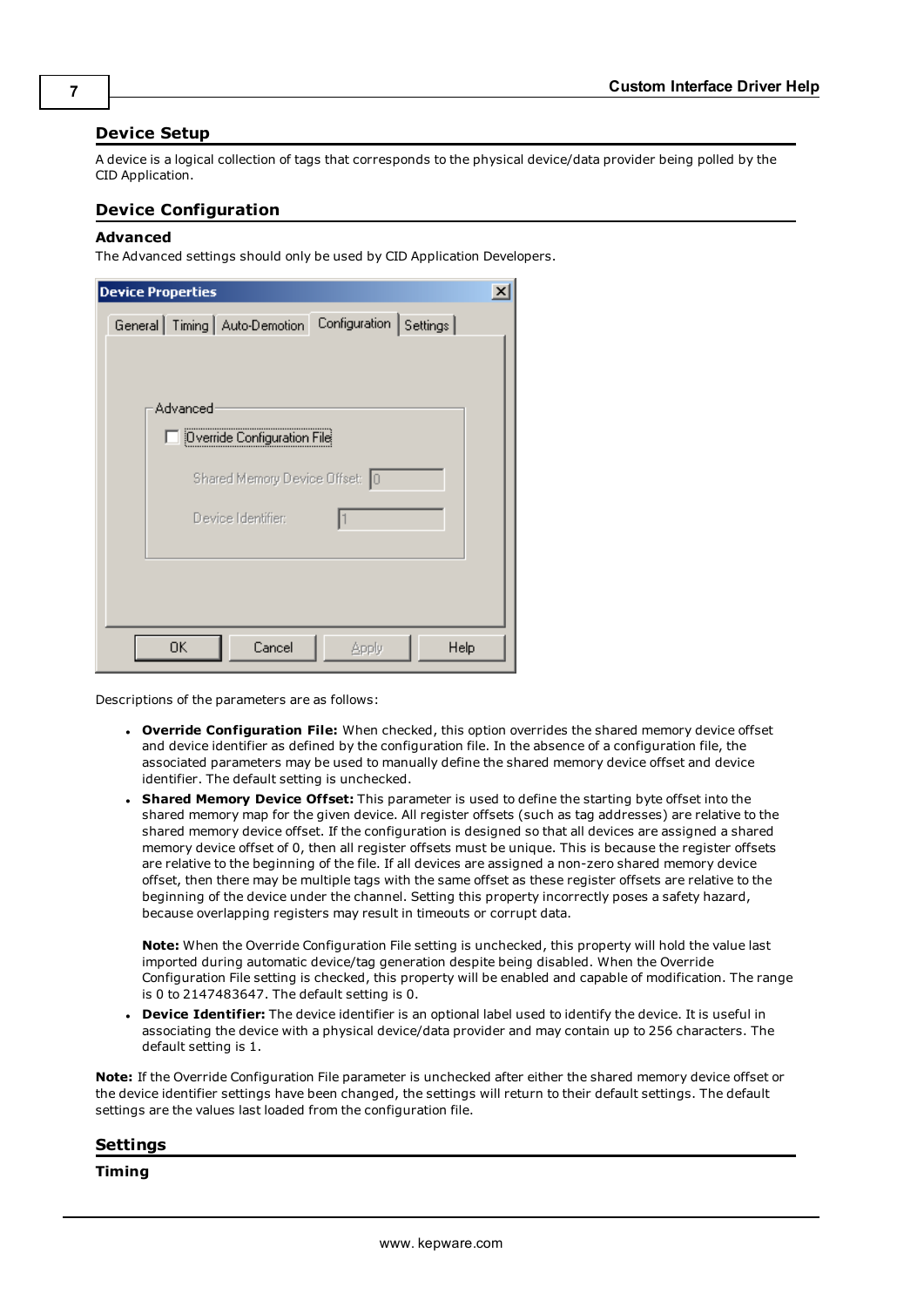| <b>Device Properties</b>                                    | $\vert x \vert$ |
|-------------------------------------------------------------|-----------------|
| General   Timing   Auto-Demotion   Configuration   Settings |                 |
|                                                             |                 |
|                                                             |                 |
|                                                             |                 |
| Timing                                                      |                 |
| Scan Rate Floor:<br>250                                     | ms.             |
|                                                             |                 |
|                                                             |                 |
|                                                             |                 |
|                                                             |                 |
|                                                             |                 |
| 0K<br>Cancel<br>Apply                                       | Help            |

Description of the parameter is as follows:

<sup>l</sup> **Scan Rate Floor:** This parameter specifies the device's minimum scan rate. Any client scan rate that is faster than the device's scan rate floor setting will be capped at the device's setting. The minimum value is 250 milliseconds. The maximum value is 60000 milliseconds. The default setting is 250 milliseconds.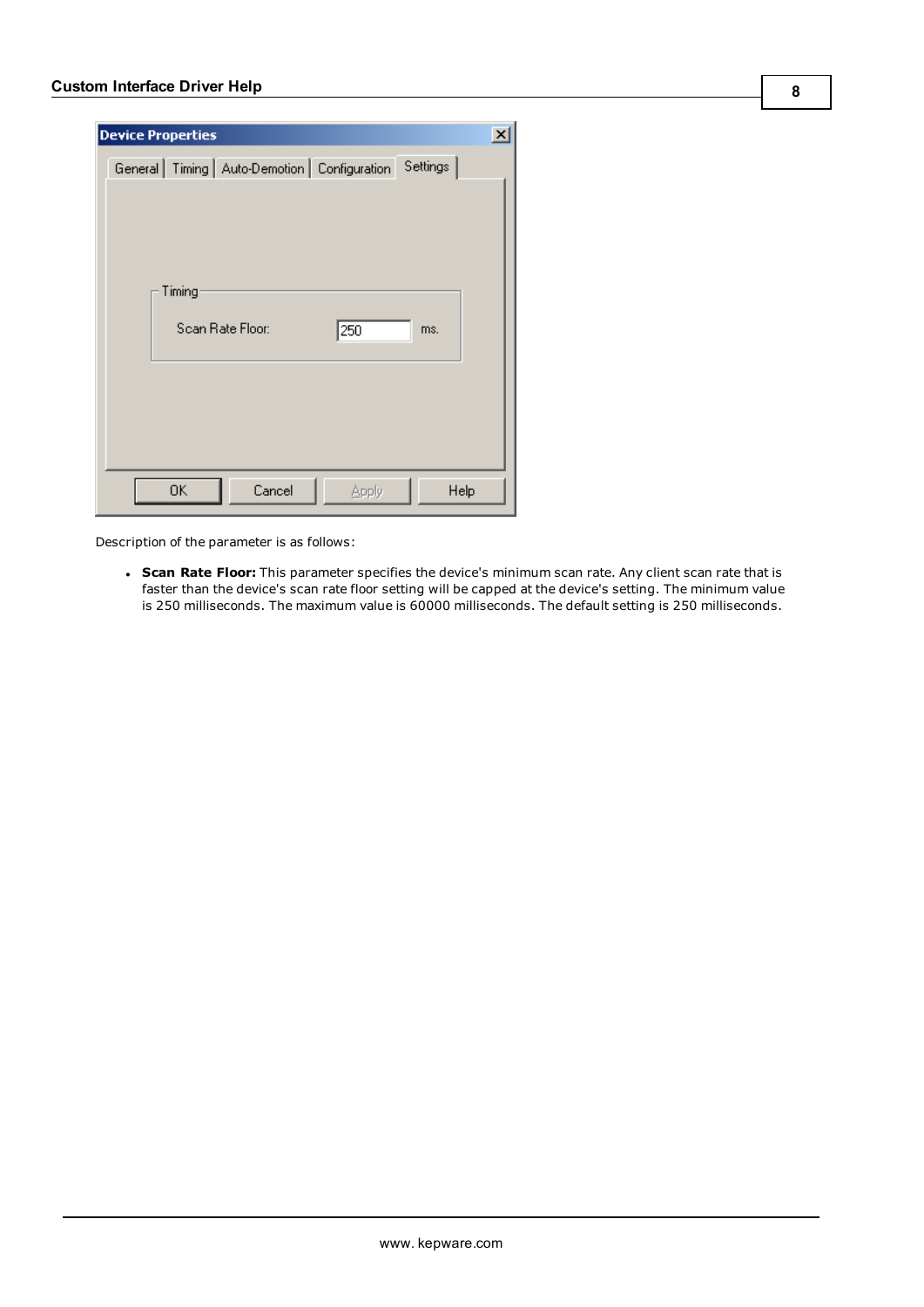# <span id="page-8-0"></span>**Data Types Description**

| Data Type    | <b>Description</b>                                                                                     |  |  |  |  |  |
|--------------|--------------------------------------------------------------------------------------------------------|--|--|--|--|--|
| Boolean      | Single bit                                                                                             |  |  |  |  |  |
| Char         | Signed 8 bit value                                                                                     |  |  |  |  |  |
|              |                                                                                                        |  |  |  |  |  |
|              | bit 0 is the low bit                                                                                   |  |  |  |  |  |
|              | bit 6 is the high bit<br>bit 7 is the sign bit                                                         |  |  |  |  |  |
| <b>Byte</b>  | Unsigned 8 bit value                                                                                   |  |  |  |  |  |
|              |                                                                                                        |  |  |  |  |  |
|              | bit 0 is the low bit                                                                                   |  |  |  |  |  |
|              | bit 7 is the high bit                                                                                  |  |  |  |  |  |
| Short        | Signed 16 bit value                                                                                    |  |  |  |  |  |
|              |                                                                                                        |  |  |  |  |  |
|              | bit 0 is the low bit                                                                                   |  |  |  |  |  |
|              | bit 14 is the high bit<br>bit 15 is the sign bit                                                       |  |  |  |  |  |
| Word         | Unsigned 16 bit value                                                                                  |  |  |  |  |  |
|              |                                                                                                        |  |  |  |  |  |
|              | bit 0 is the low bit                                                                                   |  |  |  |  |  |
|              | bit 15 is the high bit                                                                                 |  |  |  |  |  |
| <b>DWord</b> | Unsigned 32 bit value                                                                                  |  |  |  |  |  |
|              |                                                                                                        |  |  |  |  |  |
|              | bit 0 is the low bit                                                                                   |  |  |  |  |  |
|              | bit 31 is the high bit<br>Signed 32 bit value                                                          |  |  |  |  |  |
| Long         |                                                                                                        |  |  |  |  |  |
|              | bit 0 is the low bit                                                                                   |  |  |  |  |  |
|              | bit 30 is the high bit                                                                                 |  |  |  |  |  |
|              | bit 31 is the sign bit                                                                                 |  |  |  |  |  |
| <b>BCD</b>   | Two byte packed BCD Value range is 0-9999.                                                             |  |  |  |  |  |
|              |                                                                                                        |  |  |  |  |  |
| <b>LBCD</b>  | Behavior is undefined for values beyond this range.<br>Four byte packed BCD Value range is 0-99999999. |  |  |  |  |  |
|              |                                                                                                        |  |  |  |  |  |
|              | Behavior is undefined for values beyond this range.                                                    |  |  |  |  |  |
| Float        | 32 bit floating point value                                                                            |  |  |  |  |  |
|              |                                                                                                        |  |  |  |  |  |
|              | bit 0 is the low bit                                                                                   |  |  |  |  |  |
|              | bit 31 is the high bit                                                                                 |  |  |  |  |  |
| Double       | 64 bit floating point value                                                                            |  |  |  |  |  |
|              | bit 0 is the low bit                                                                                   |  |  |  |  |  |
|              | bit 63 is the high bit                                                                                 |  |  |  |  |  |
| String       | Typically null terminated, null padded or blank padded ASCII string.                                   |  |  |  |  |  |
|              |                                                                                                        |  |  |  |  |  |
|              | For some drivers only, Strings include HiLo LoHi byte order selection.                                 |  |  |  |  |  |
| Date         | 64 bit floating point value                                                                            |  |  |  |  |  |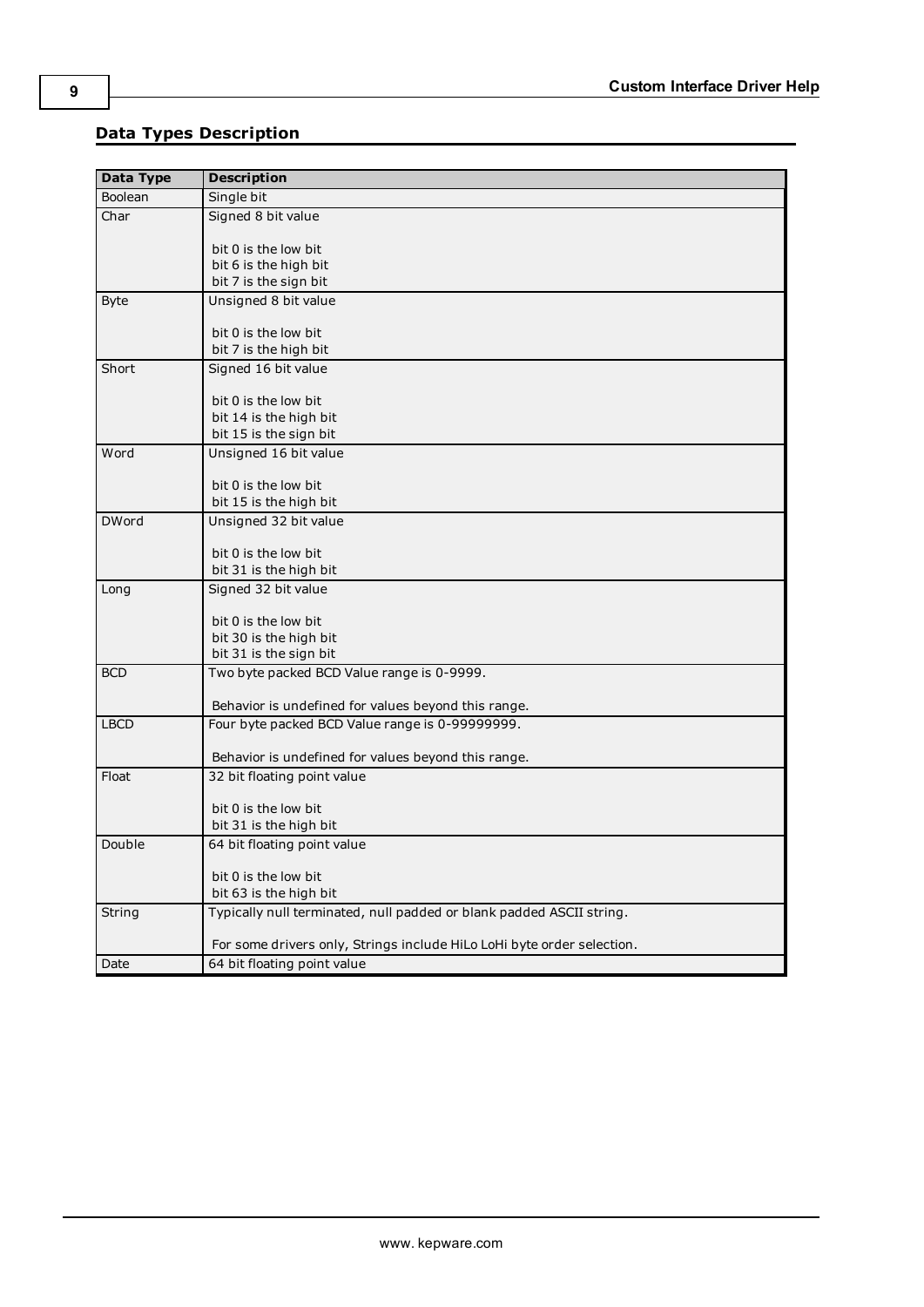# <span id="page-9-0"></span>**Address Descriptions**

Data is represented in a structure called a Shared Memory Data Register. Each register maintains separate Read and Write values in addition to corresponding error, quality, timestamp, and status information. The following information describes how to access Read and Write values. The syntax is as follows:

*D<byte offset> [/ <string length>] [ [<row>] [<column>] ]*

| Component                   | <b>Action</b> | <b>Description</b>                                                                 |  |  |  |
|-----------------------------|---------------|------------------------------------------------------------------------------------|--|--|--|
| <byte offset=""></byte>     | Required      | Represents the registers byte offset relative to the devices memory map<br>offset. |  |  |  |
| <string length=""></string> | Optional      | String length.                                                                     |  |  |  |
| $<$ Row $>$                 | Optional      | Array row count.                                                                   |  |  |  |
| <column></column>           | Optional      | Array column count.                                                                |  |  |  |

#### **Ranges**

The maximum shared memory file size is limited to 2,147,483,648 bytes (2 gigabytes). This limitation will be enforced at project load (schema) and address validation.

# **Valid Combinations/Hints**

D<br/>byte offset> D<br/>>byte offset> / <string length> D<br/>>byte offset> [<row>] [<column>]

#### **Examples**

8-bit value at byte offset 0 Address = D0 Data Type = Byte

32-character string value starting at byte offset 1000 Address = D1000/32 Data Type = String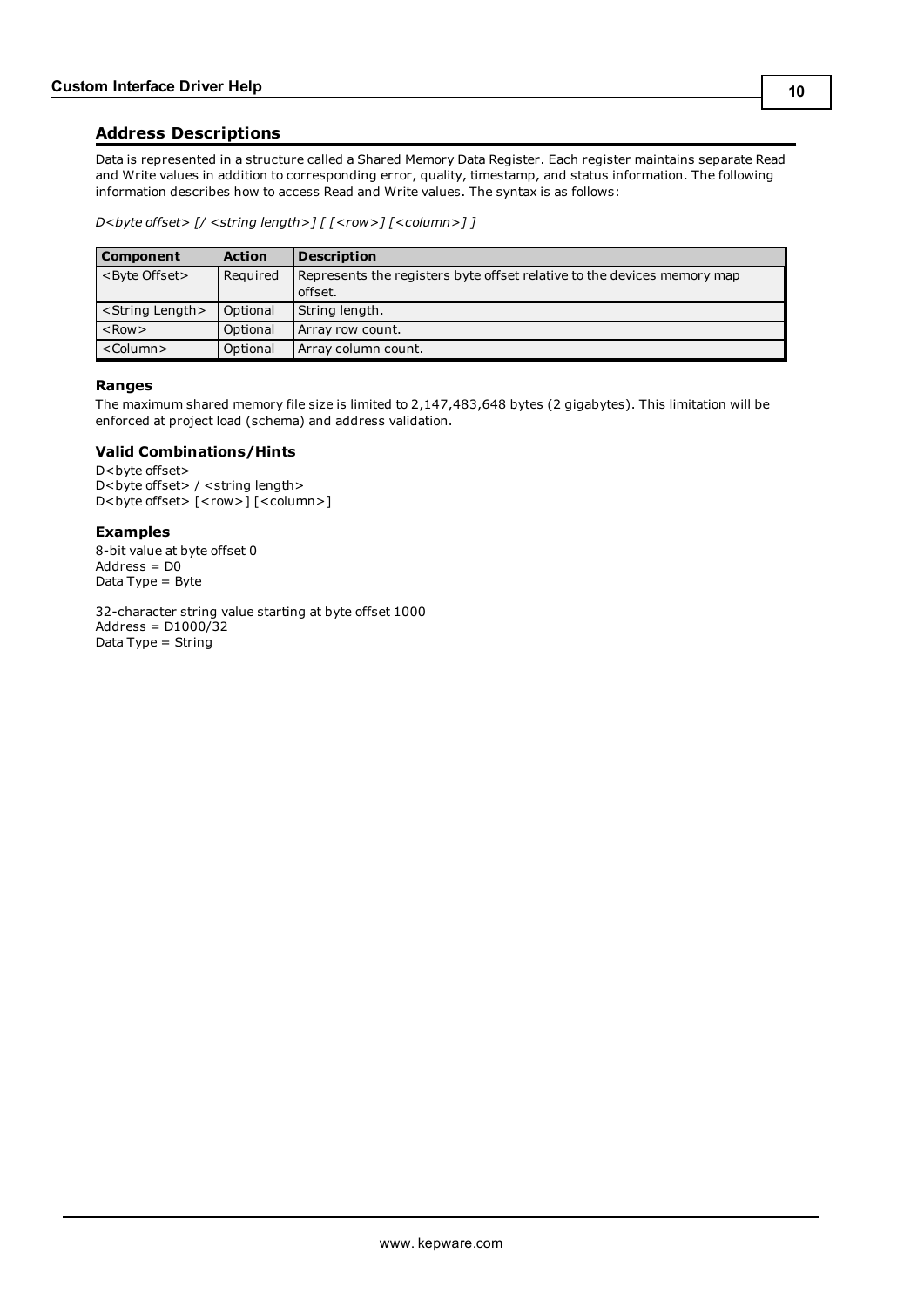# <span id="page-10-0"></span>**Automatic Device/Tag Generation**

The CIDA will be responsible for generating a configuration file that will be imported by the CID and used for automatically generating devices and tags. When running as a System Service, this file should reside locally and not in a network location. For more information, refer to **[Channel](#page-3-0) Setup**.

The driver will perform automatic device/tag generation under the following circumstances:

- 1. Upon completion of the Channel Setup Wizard with a valid configuration file specified.
- 2. If the configuration file name changes in Dialog Mode and is then applied.

#### **Device Import**

Devices will be automatically generated based on the following information:

- Device Name
- Device Identifier
- Custom Properties

**Note:** The device identifier will not be validated. It is included for organizational purposes only.

# **Tag Import**

Tags will be automatically generated based on the following information:

- Tag Name
- Tag Address
- Tag Data Type
- Tag Read/Write Access
- Tag Scan Rate (Milliseconds)
- Tag Description

#### **Manually Starting Automatic Device/Tag Generation**

To manually start automatic device/tag generation, open the **Configuration** tab in **Channel Properties** and then click the **Regenerate** button.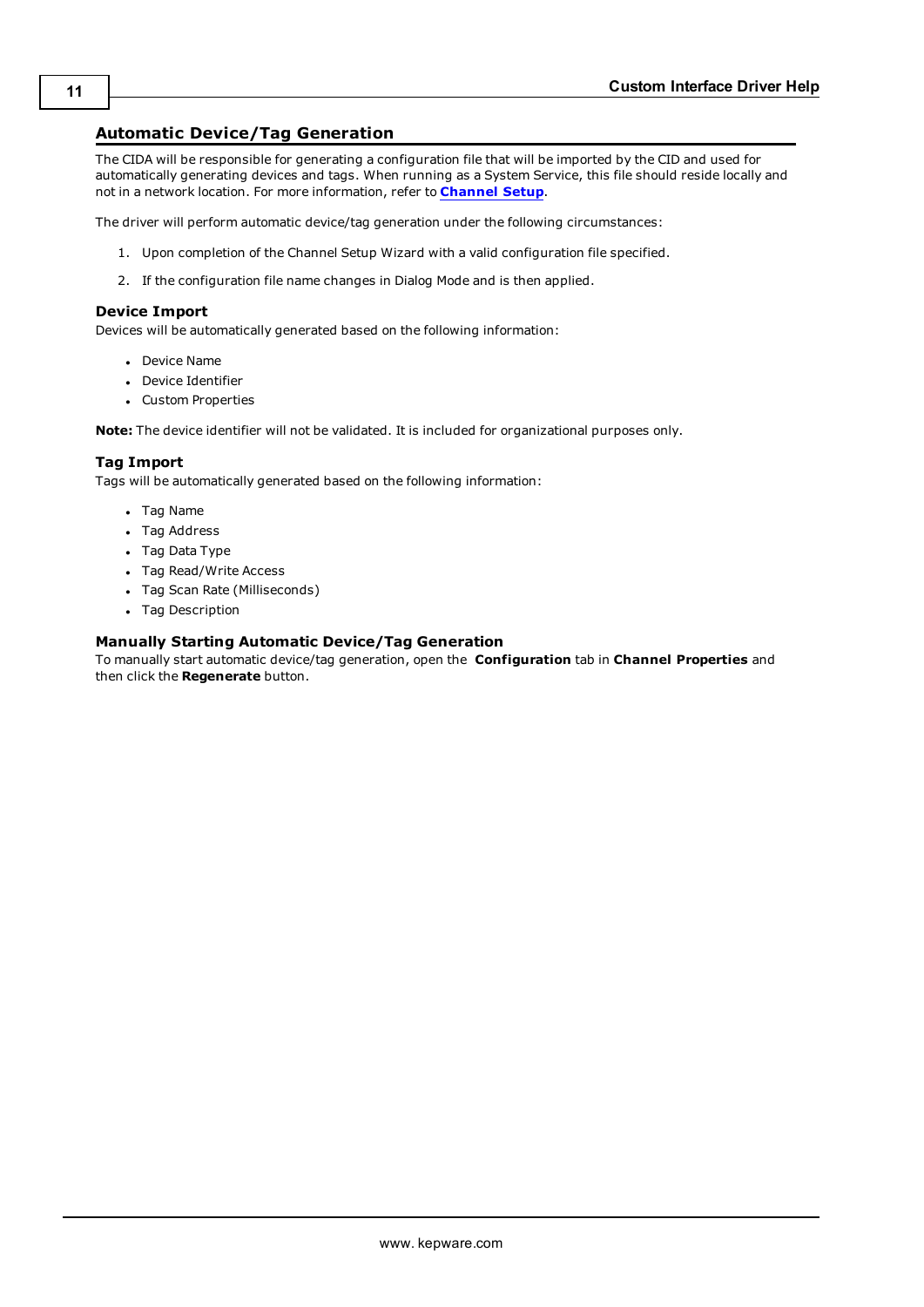# <span id="page-11-0"></span>**Error Descriptions**

The following error/warning messages may be generated. Click on the link for a description of the message.

#### **General Errors**

**Cannot open Shared Memory file associated with Configuration [<configuration](#page-11-1) name>. Please verify CIDA is running with proper permissions and [Configuration](#page-11-1) name is correct.**

#### **Read Errors**

**Unable to read from register <register offset> on device <device name>. Register is not [configured](#page-12-0) for read [access.](#page-12-0)**

**Unable to read from register [<register](#page-12-2) offset> on device <device name>. Register value type is not [configured](#page-12-2) for read data.**

**Unable to read from register <register offset> on device <device name>. Register [corrupted.](#page-11-2) Unable to read from register [<register](#page-12-1) offset> on device <device name>. CIDA <CIDA name> [returned](#page-12-1) error code <error code>.**

#### **Write Errors**

**Unable to write to register <register offset> on device <device name>. Register is not [configured](#page-13-0) for write [access.](#page-13-0) Unable to write to register [<register](#page-13-1) offset> on device <device name>. Register value type is not [configured](#page-13-1) for write data. Unable to write to register <register offset> on device <device name>. Register [corrupted.](#page-14-0) Unable to write to register [<register](#page-13-2) offset> on device <device name>. CIDA <CIDA name> [returned](#page-13-2) error code <error code>.**

<span id="page-11-1"></span>**Cannot open shared memory file associated with configuration <configuration name>. Please verify CIDA is running with proper permissions and configuration name is correct.**

# **Error Type:**

Warning

#### **Possible Cause:**

No shared memory file and/or global mutex has been created or associated with configuration name <configuration name>.

#### **Solution:**

Make sure that the CIDA is running and creating the shared memory file/global mutex associated with the configuration name <configuration name>. Third-party utilities (such as Microsoft's Process Explorer) can be used to determine if these resources have been created.

#### **Notes:**

For launch instructions, help location and support contact information, refer to the Support Information tab in Channel Properties.

#### **See Also: Support [Information](#page-4-0)**

# <span id="page-11-2"></span>**Unable to read to register <register offset> on device <device name>. Register corrupted.**

**Error Type:** Warning

#### **Possible Cause:**

- 1. The register was not properly configured by the CIDA.
- 2. An incorrect Register offset was provided for this address.

#### **Solution:**

Confirm that the latest configuration file associated with the CID Application Configuration has been imported.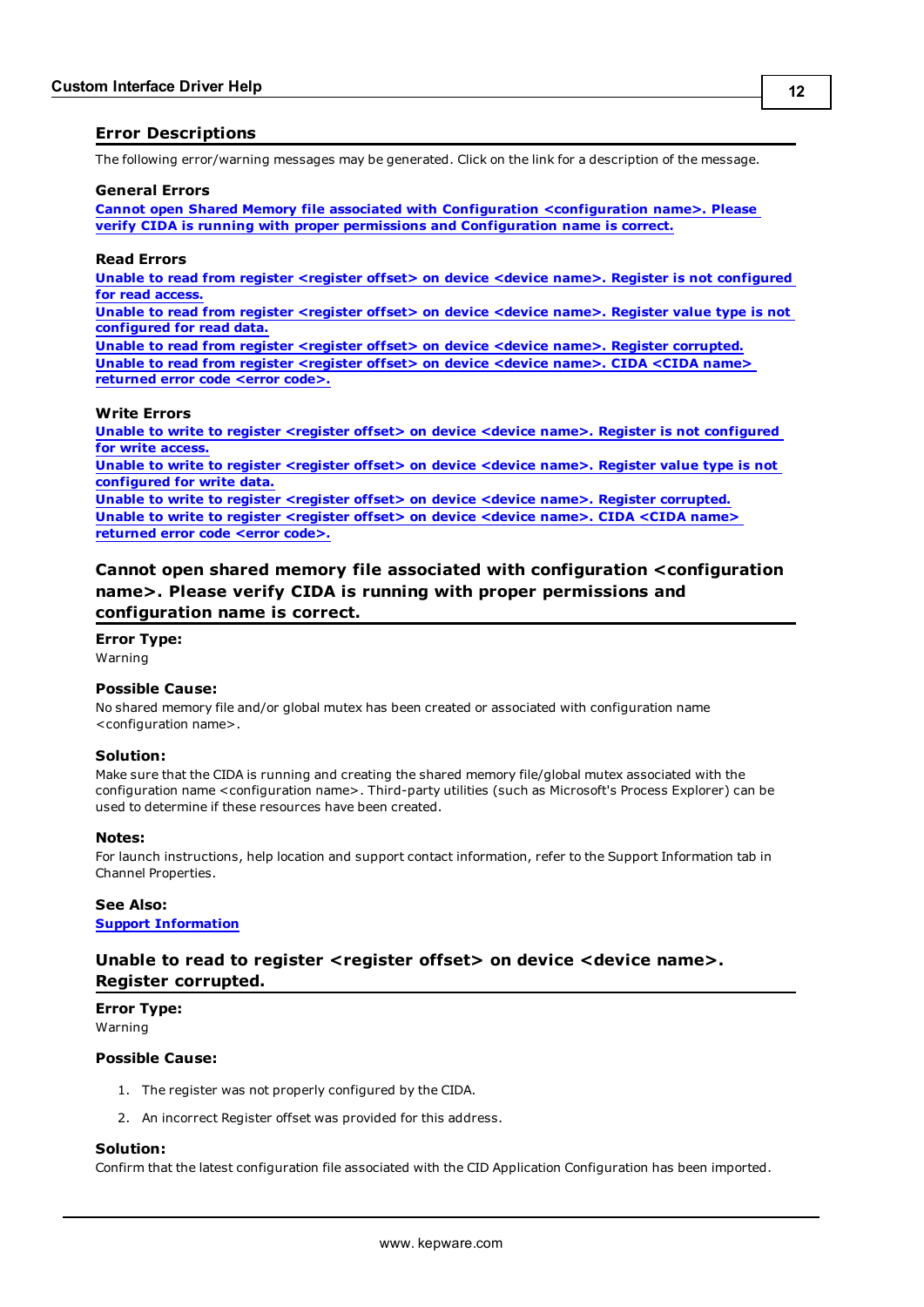#### **Note:**

*For more information on launch instructions, help location, and support contact information, refer the Support Information tab in Channel Properties.*

#### **See Also:**

<span id="page-12-0"></span>**Support [Information](#page-4-0)**

# **Unable to read from register <register offset> on device <device name>. Register is not configured for read access.**

**Error Type:**

Warning

## **Possible Cause:**

- 1. The register was not properly configured by the CIDA.
- 2. An incorrect register offset was provided for the address.

#### **Solution:**

Confirm that the latest configuration file associated with the CID Application Configuration has been imported.

#### **Note:**

*For more information on launch instructions, help location, and support contact information, refer the Support Information tab in Channel Properties.*

#### **See Also:**

<span id="page-12-1"></span>**Support [Information](#page-4-0)**

# **Unable to read from register <register offset> on device <device name>. CIDA <CIDA name> returned error code <error code>.**

#### **Error Type:**

Warning

### **Possible Cause:**

The device/data provider being polled/written by the CIDA has returned an error.

#### **Solution:**

For the help location and support contact information to determine the cause and solution for this error, refer to *the Support Information tab in Channel Properties.*

#### **See Also:**

#### <span id="page-12-2"></span>**Support [Information](#page-4-0)**

# **Unable to read from register <register offset> on device <device name>. Register value type is not configured for read data.**

#### **Error Type:**

Warning

# **Possible Cause:**

- 1. The register was not properly configured by the CIDA.
- 2. An incorrect register offset was provided for this address.

#### **Solution:**

Confirm that the latest configuration file associated with the CID Application Configuration has been imported.

# **Note:**

*For more information on launch instructions, help location, and support contact information, refer the Support Information tab in Channel Properties.*

#### **See Also:**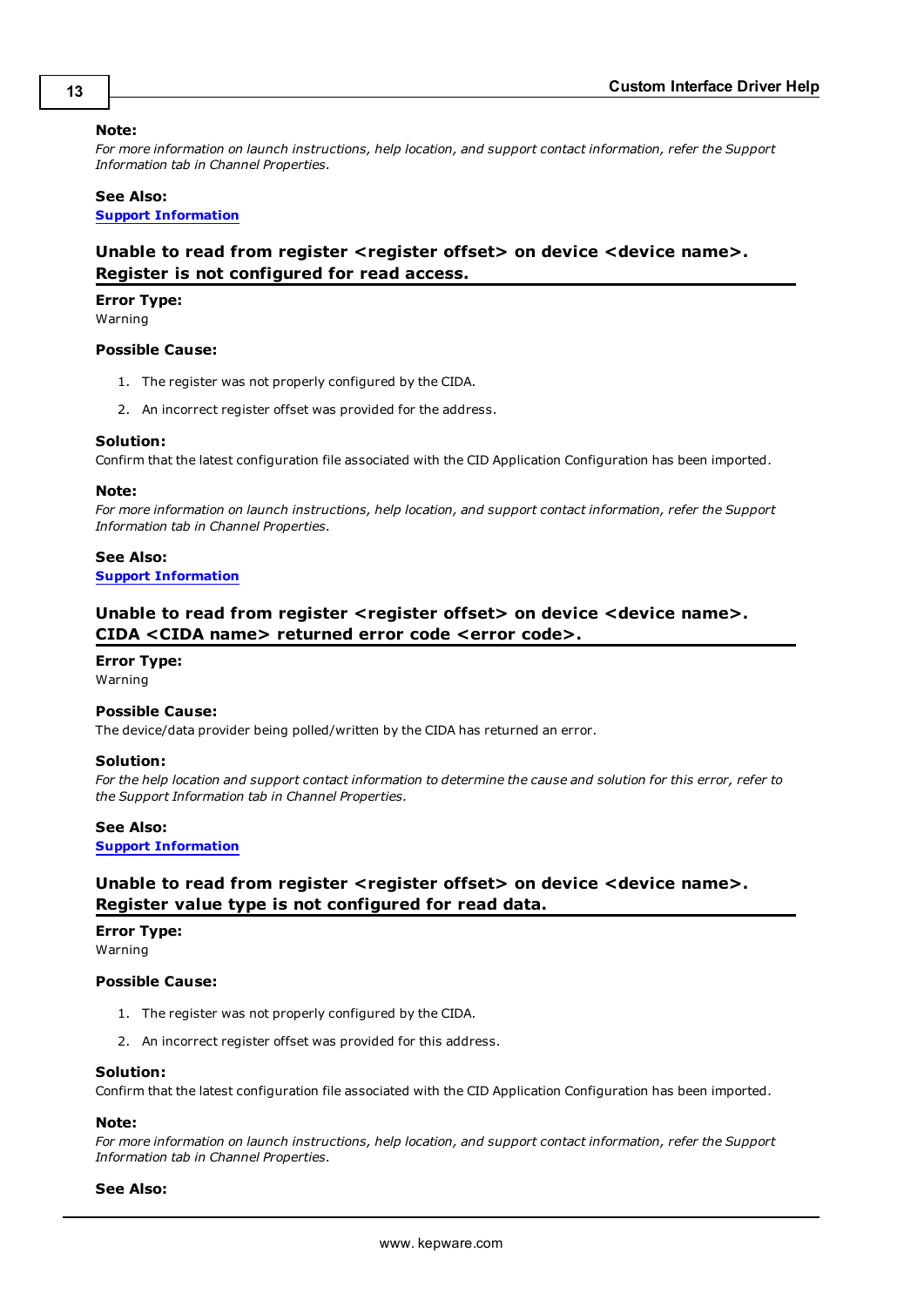# <span id="page-13-0"></span>**Support [Information](#page-4-0)**

# **Unable to write to register <register offset> on device <device name>. Register is not configured for write access.**

# **Error Type:**

Warning

### **Possible Cause:**

- 1. The register was not properly configured by the CIDA.
- 2. An incorrect register offset was provided for this address.

#### **Solution:**

Confirm that the latest configuration file associated with the CID Application Configuration has been imported.

#### **Note:**

*For more information on launch instructions, help location, and support contact information, refer the Support Information tab in Channel Properties.*

#### **See Also:**

#### <span id="page-13-1"></span>**Support [Information](#page-4-0)**

# **Unable to write to register <register offset> on device <device name>. Register value type is not configured for write data.**

#### **Error Type:**

Warning

# **Possible Cause:**

- 1. The register was not properly configured by the CIDA.
- 2. An incorrect register offset was provided for this address.

#### **Solution:**

Confirm that the latest configuration file associated with the CID Application Configuration has been imported.

#### **Note:**

*For more information on launch instructions, help location, and support contact information, refer the Support Information tab in Channel Properties.*

## **See Also:**

#### <span id="page-13-2"></span>**Support [Information](#page-4-0)**

# **Unable to write to register <register offset> on device <device name>. CIDA <CIDA name> returned error code <error code>.**

#### **Error Type:**

Warning

## **Possible Cause:**

The device/data provider being polled/written by the CIDA has returned an error.

#### **Solution:**

For the help location and support contact information to determine the cause and solution for this error, refer to *the Support Information tab in Channel Properties.*

#### **See Also:**

**Support [Information](#page-4-0)**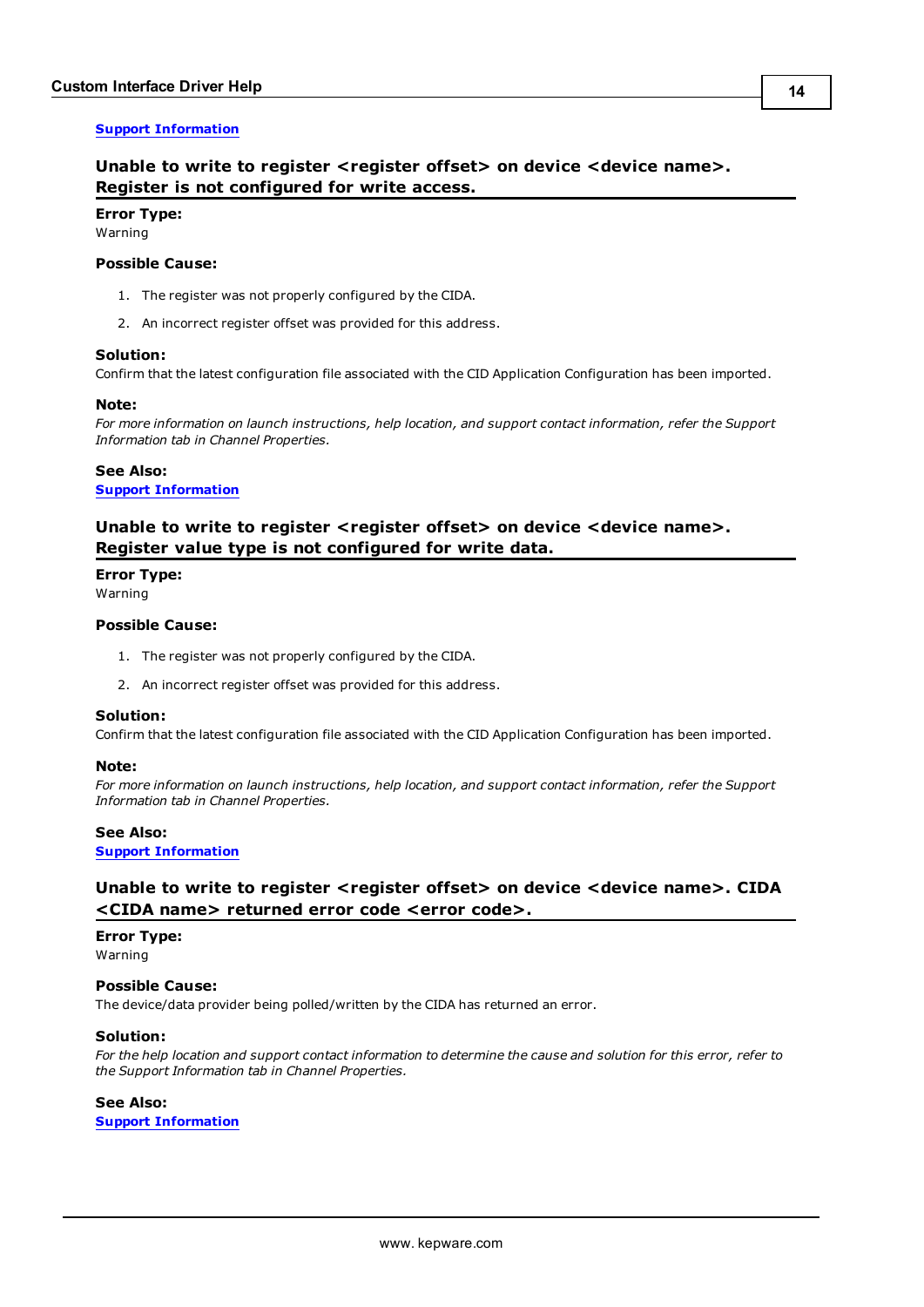# <span id="page-14-0"></span>**Unable to write to register <register offset> on device <device name>. Register corrupted.**

**Error Type:** Warning

# **Possible Cause:**

- 1. The register was not properly configured by the CIDA.
- 2. An incorrect register offset was provided for this address.

# **Solution:**

Confirm that the latest configuration file associated with the CID Application Configuration has been imported.

# **Note:**

*For more information on launch instructions, help location, and support contact information, refer the Support Information tab in Channel Properties.*

**See Also:**

**Support [Information](#page-4-0)**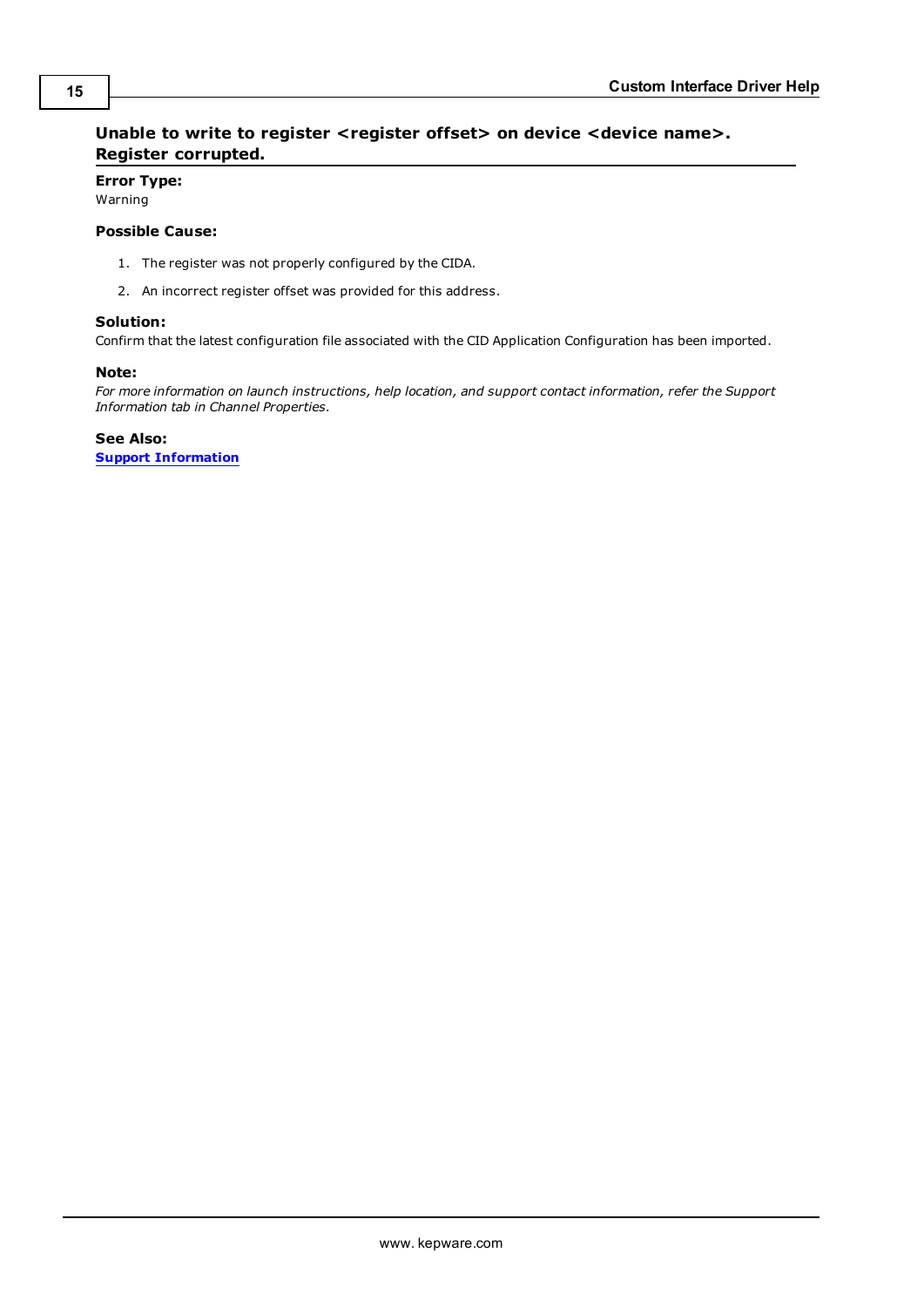# <span id="page-15-0"></span>**Developer Information**

The Developer Information pages provide in-depth information for understanding and implementing a CID Application. For information on a specific topic, select a link from the list below.

#### **CIDA [Overview](#page-15-1) Shared Memory [Interface](#page-17-0) Reference [Implementation](#page-20-0)**

# <span id="page-15-1"></span>**CIDA Overview**

The Custom Interface Driver (CID) has two components: the CID driver plug-in (which runs within the OPC server's process) and the Custom Interface Driver Application (CIDA). The Custom Interface Driver (CID) allows external parties to push data into and out of the OPC server for reads and writes, while relying on the OPC server to provide connectivity to all of its client/server protocols. The CIDA will be responsible for creating, initializing and freeing the shared memory area. It will also be responsible for creating a configuration file, which must conform to a schema defined by the OPC server for use with the CID. Users will be able to import the configuration file from within the CID channel settings, which will automatically generate devices and tags in the server.



Figure 1 - CID CIDA Overview

#### **Shared Memory**

In order to gain access to shared memory, both the shared memory client and the server must acquire a lock. Once acquired, the process can read and write to shared memory. Since only one process can hold the lock at a time, the lock shouldn't be held for too long because it starves the other processes from operating. Once the process is done working with the shared memory, it must release the lock immediately.

# <span id="page-15-2"></span>**CIDA Requirements**

The CIDA must use Win32 API for Shared Memory creation, initialization, usage, and destruction. Thus, developers must use a language that supports Win32 API calls, such as C++, VB.NET, C#, or Java Native Interface (JNI).

# **CIDA Functions**

The following information describes specific functions and the order in which these actions must be performed.

1. The CIDA must create the shared memory file if one does not exist.

a. It must use **OpenFileMapping** with or without security\* to open the shared memory file. If the file cannot be opened, use **CreateFileMapping** with or without security\* to create the shared memory file.

**Note:** Normally the CIDA creates the shared memory file and the CID opens the shared memory file. In the case where the CIDA is restarted after the CID has gained access to the shared memory file, the CIDA will be required to open the file (since it is already created).

b. File name must be of the form *Global\<Configuration Name>\_sm* and cannot exceed 100 characters.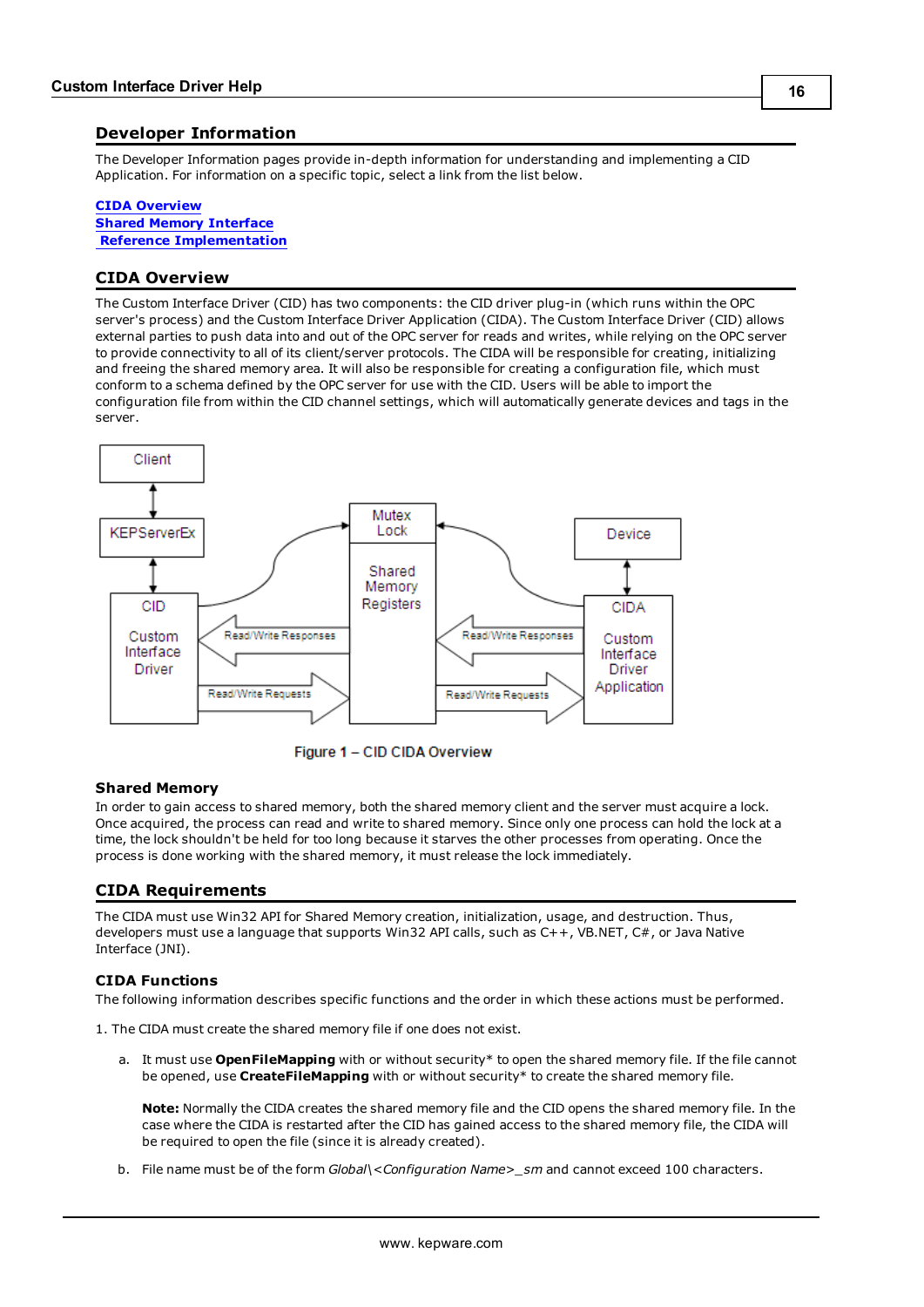- c. File size cannot exceed 2GB.
- d. It must use **MapViewOfFile/UnMapViewOfFile** to map shared memory file into the CIDA's process space.
- e. It must use **CloseHandle** on exit to release the shared memory file.
- 2. The CIDA must create a global mutex for the purpose of locking access to the shared memory file.
	- a. It must use **CreateMutex** with or without security to create the mutex\*.

**Note:** The mutex should be created and locked prior to creating and initializing the shared memory to ensure that the CID does not access the memory prematurely.

b. Mutex name must be of the form *Global\ <Configuration Name>\_sm\_lock*.

3. The CIDA must conform to the Shared Memory Data Register structure in the following ways. For more information, refer to **Shared Memory [Interface](#page-17-0)**.

a. If the Register supports reads, it must be configured as follows.

#### ii. Assigns **REGISTER.ReadOffset**.

- iii. Initializes **DATA.STATUS** flags to 0.
- iv. Initializes **VALUE.Type**.
- v. Initializes **VALUE.\_Value**.
- vi. Initializes **VALUE.ExtSize** if register is a string or an array.
- vii. Reserves **VALUE.ExtSize** bytes starting at **VALUE.ExtValue** for string and array data.
- viii. Initializes **VALUE.ExtValue** for string and array data.
- ix. Initializes **STRINGARRAY.StringSize** if register is a string array. **STRINGARRAY** must be cast onto **VALUE.ExtValue** for string arrays.
- b. If the Register supports writes, it must be configured as follows.
	- ii. Assigns **REGISTER.WriteOffset**.
	- iii. Initializes **DATA.STATUS** flags to 0.
	- iv. Initializes **VALUE.Type**.
	- v. Initializes **VALUE.\_Value**.
	- vi. Initializes **VALUE.ExtSize** if register is a string or an array.
	- vii. Reserves **VALUE.ExtSize** bytes starting at **VALUE.ExtValue** for string and array data.
	- viii. Initializes **VALUE.ExtValue** for string and array data.
	- ix. Initializes **STRINGARRAY.StringSize** if register is a string array. **STRINGARRAY** must be cast onto **VALUE.ExtValue** for string arrays.
- c. Checks **WriteData.RequestPending** to determine if a write request is available. When true:
	- ii. Caches the write value.
	- iii. Clears **WriteData.RequestPending** before performing the write.
	- iv. Performs the write.
- d. Sets **WriteData.Error/ErrorCode** based on a successful or failed write response.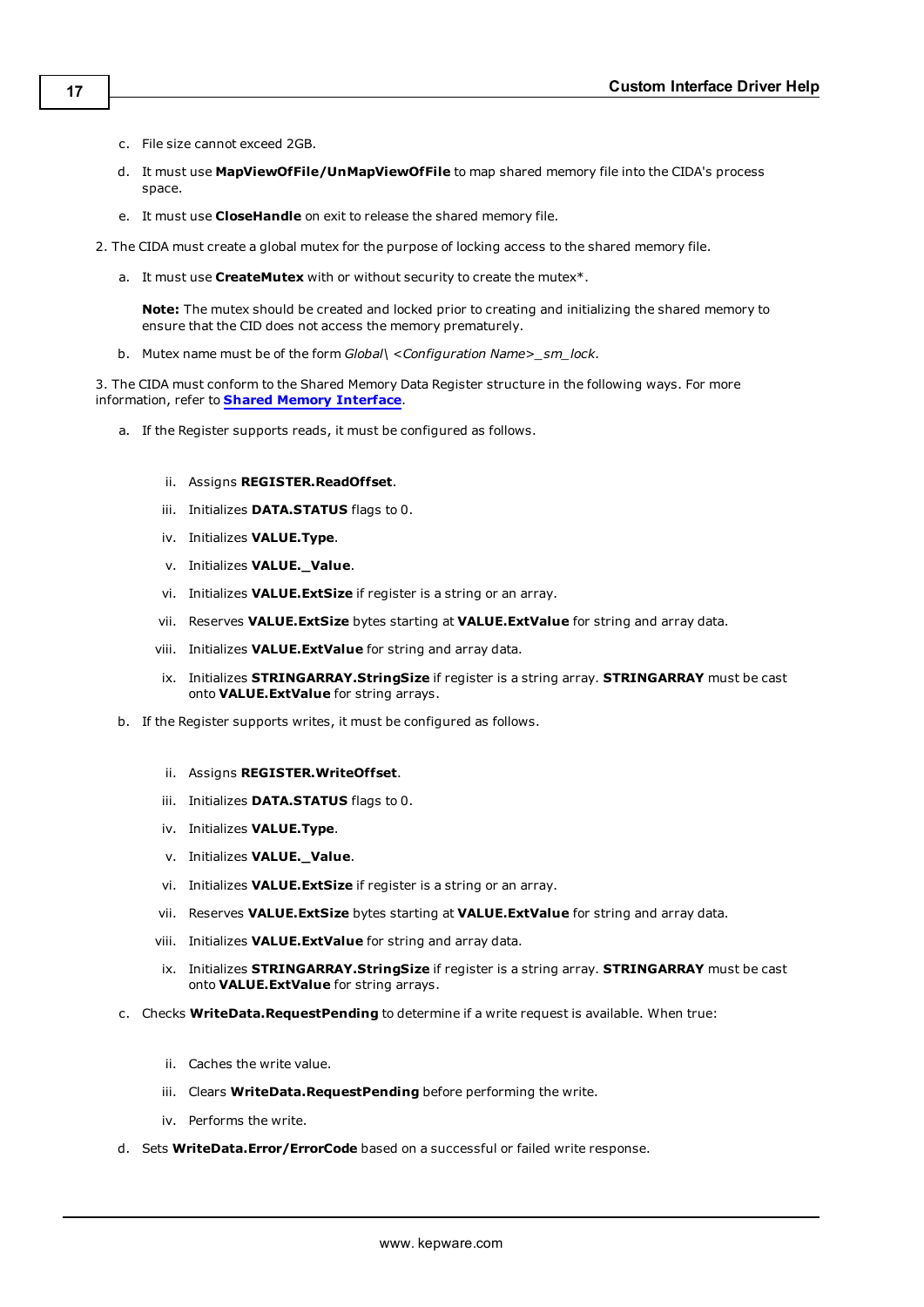- e. Sets **WriteData.ResponsePending** after **WriteData.Error/ErrorCode** is set on a successful or failed write response.
- f. Checks **ReadData.RequestPending** to determine if a read request is available. When true:
	- ii. Clears **ReadData.RequestPending** before performing the read.
	- iii. Performs the read.
- g. Sets **ReadData.Error/ErrorCode** based on a successful or failed read response.
- h. Sets **ReadData.Quality** on a successful or failed read response.
- i. Sets **ReadData.Timestamp** on a successful or failed read response.
- j. Sets **ReadData.Value** on a successful read response.
- k. Sets **ReadData.ResponsePending** after items g. through j. are set on a successful or failed read response.
- 4. The CIDA must release resources for global mutex and shared memory file using the following:
	- a. CloseHandle returned from **CreateFileMapping**.
	- b. CloseHandle returned from **CreateMutex**.

\*Creating the shared memory file and mutex with security attributes is optional but recommended. The only requirement is that the CID must be able to open these resources from where it is running.

<span id="page-17-0"></span>**Note:** The CID will be running in the context of a Windows Service under the System Account by default.

# **Shared Memory Interface**

The CID and CIDA communicate via Shared Memory by agreeing on a protocol that will be used to exchange information (in the same way that an application communicates with hardware). This protocol or interface is defined through structures, which are mapped onto the shared memory file's byte memory.

The main structure that defines a data item is the REGISTER structure. Each data item requires its own REGISTER. Its location within the shared memory is set by the CIDA and is termed the byte offset in **[Address](#page-9-0) [Descriptions](#page-9-0)**. The byte offset must be unique for each REGISTER. When calculating the byte offset, users must take the footprint consumed by the REGISTER and its nested structures into account in order to prevent overlap with other registers. This is important because overlapping registers pose a safety hazard: they can result in timeouts and corrupt data.

For information on a specific structure, select a link from the list below.

**[REGISTER](#page-17-1) Structure DATA [Structure](#page-18-0) VALUE [Structure](#page-18-1) [STRINGARRAY](#page-19-0) Structure**

#### <span id="page-17-1"></span>**REGISTER Structure**

The following table describes how a register is arranged in Shared Memory.

| <b>Register Member</b>  | <b>Offset</b>  | <b>Size</b>    | <b>Description</b>                                                                                                                            |
|-------------------------|----------------|----------------|-----------------------------------------------------------------------------------------------------------------------------------------------|
| <b>DWORD ReadOffset</b> | $\Omega$       | 4              | Value of 0 in this field is Write Only; otherwise, byte offset (R)<br>from beginning of this header to ReadData. This is usually 12<br>bytes. |
| DWORD WriteOffset       | $\overline{4}$ | $\overline{4}$ | Value of 0 in this field is Read Only; otherwise, byte offset (W)<br>from beginning of this header to WriteData.                              |
| BYTE Reserved [4]       | 8              |                | Reserved.                                                                                                                                     |
| DATA ReadData*          | R              | Variable.      | Read data for this register.                                                                                                                  |
| DATA WriteData*         | W              | Variable.      | Write data for this register.                                                                                                                 |

\*For more information, refer to **DATA [Structure](#page-18-0)**.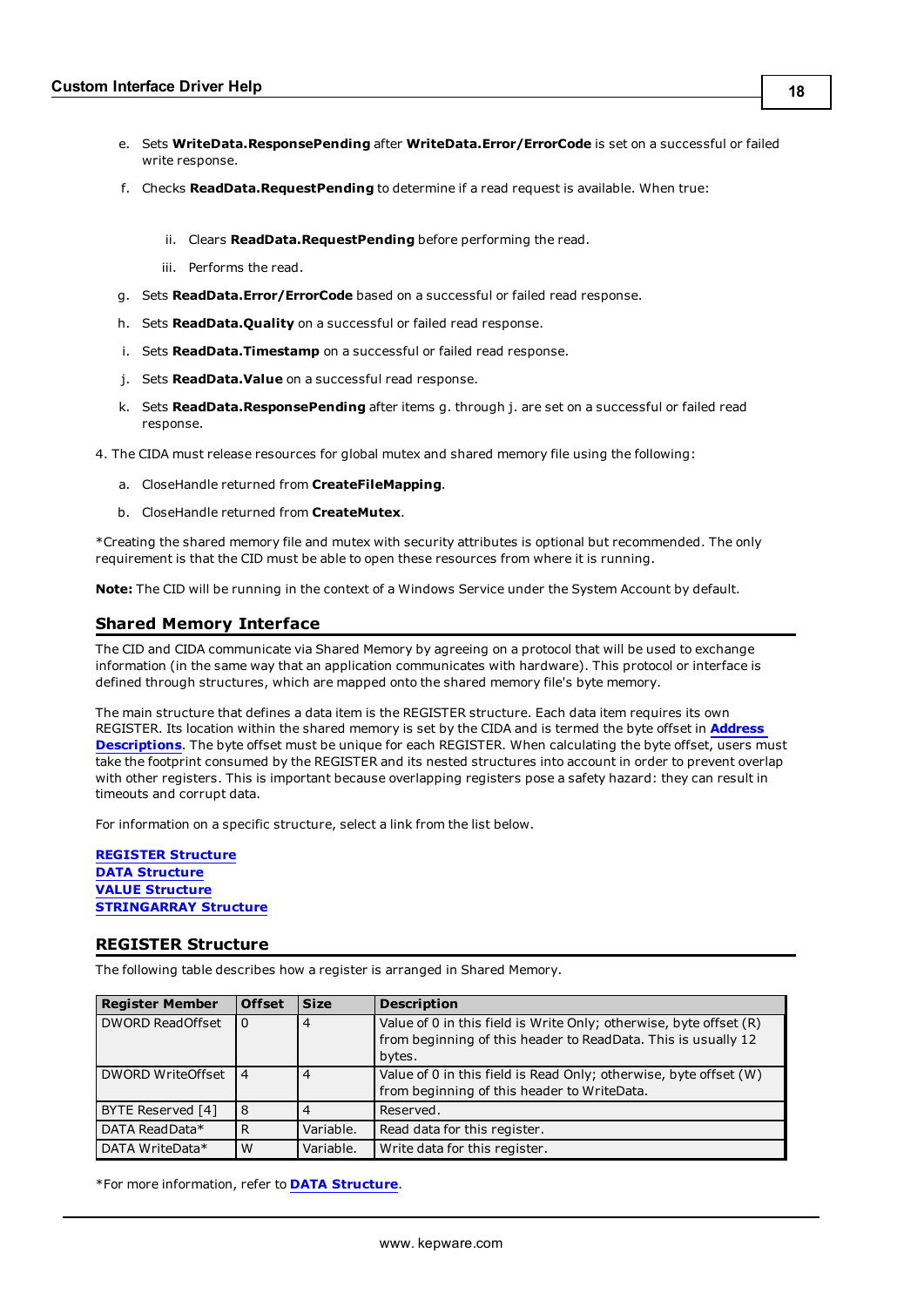# <span id="page-18-0"></span>**DATA Structure**

| <b>Data Member</b>       | Offset Size    |                | <b>Description</b>                                                                                                                                                              |
|--------------------------|----------------|----------------|---------------------------------------------------------------------------------------------------------------------------------------------------------------------------------|
| typedef struct_tagSTATUS | $\Omega$       | $\overline{2}$ | Status bit field.                                                                                                                                                               |
| WORD RequestPending: 1;  |                |                | True for new Read or Write request. Set by the CID, cleared<br>by the CIDA.                                                                                                     |
| WORD ResponsePending:    |                |                |                                                                                                                                                                                 |
| 1;                       |                |                | True when new Read or Write response (success or failure)<br>is available. Set by the CIDA, cleared by the CID.                                                                 |
| WORD Error: 1;           |                |                |                                                                                                                                                                                 |
|                          |                |                | True when ErrorCode is applicable. CID will not look at<br>ErrorCode if error is false. Set by the CIDA upon error<br>condition, cleared by CIDA when error condition no longer |
| WORD Reserved: 13;       |                |                | exists.                                                                                                                                                                         |
| } STATUS                 |                |                |                                                                                                                                                                                 |
|                          |                |                | Reserved.                                                                                                                                                                       |
| <b>DWORD ErrorCode</b>   | $\overline{2}$ | $\overline{4}$ | Vendor-specific error that will be posted in OPC server's<br>Event Log. The corresponding tag will be set to Quality. CID<br>will not look at ErrorCode if error is false.      |
| <b>WORD Quality</b>      | 6              | $\overline{2}$ | For valid OPC quality values, refer to the Visual $C++$ Custom<br>Interface VS2008 Example for a complete list of OPC Quality<br>values.                                        |
| FILETIME Timestamp       | 8              | 8              | 64-bit structure representing the number of 100-                                                                                                                                |
|                          |                |                | nanosecond intervals since 1/1/1601.                                                                                                                                            |
|                          |                |                |                                                                                                                                                                                 |
|                          |                |                | typedef struct                                                                                                                                                                  |
|                          |                |                | <b>DWORD LowDateTime</b>                                                                                                                                                        |
|                          |                |                | DWORD HighDateTime                                                                                                                                                              |
|                          |                |                | } FILETIME                                                                                                                                                                      |
| VALUE Value*             | 16             | $13**$         | The data value.                                                                                                                                                                 |

\*For more information, refer to **VALUE [Structure](#page-18-1)**.

<span id="page-18-1"></span>\*\*Size will exceed this value for string and array data.

# **VALUE Structure**

| Value<br><b>Member</b> | <b>Offset</b> | <b>Size</b>    | <b>Description</b>                                                                                                                                                                                                                                                                                                            |
|------------------------|---------------|----------------|-------------------------------------------------------------------------------------------------------------------------------------------------------------------------------------------------------------------------------------------------------------------------------------------------------------------------------|
| <b>VALTYPE Type</b>    | $\mathbf{0}$  | $\overline{2}$ | Where VALTYPE is a WORD with possible values:<br>0 T UNDEFINED<br>1 T BOOL<br>2 T BYTE<br>3 T CHAR<br>4 T WORD<br>5 T SHORT<br>6 T DWORD<br>7 T LONG<br>8 T FLOAT<br>9 T DOUBLE<br>10 T DATE<br>11 T STRING<br>0x1000 T ARRAY<br>Value cannot be of type T_ARRAY by itself, it must be<br>masked with one of the above types. |
| <b>WORD</b>            | 2             | 2              | Reserved.                                                                                                                                                                                                                                                                                                                     |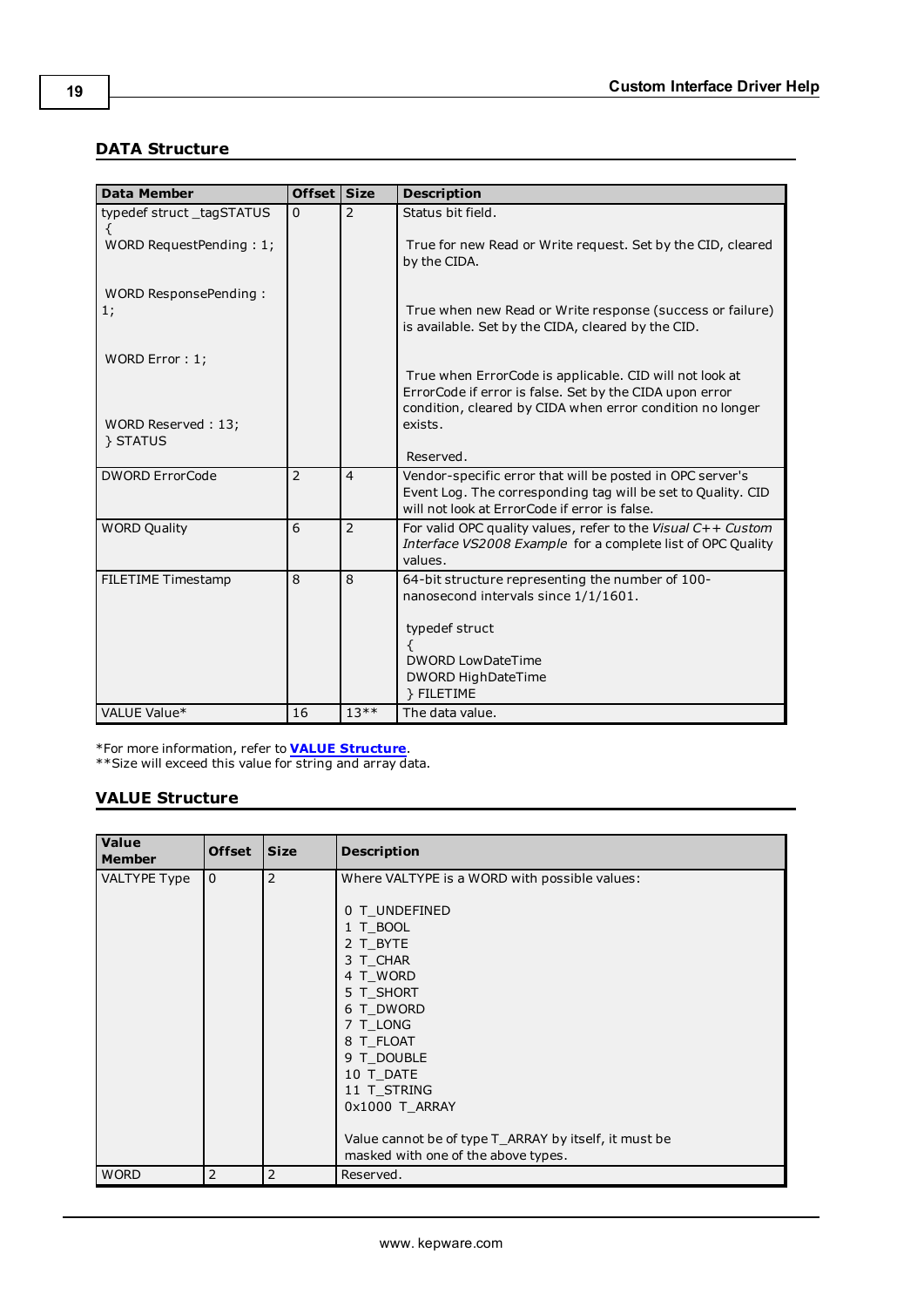| Reserved                                                                                                                                                                          |                |           |                                                                                                                                                                                  |
|-----------------------------------------------------------------------------------------------------------------------------------------------------------------------------------|----------------|-----------|----------------------------------------------------------------------------------------------------------------------------------------------------------------------------------|
| union<br><b>BOOL</b> boolVal<br>BYTE bVal<br>CHAR cVal<br>WORD wVal<br>SHORT iVal<br>DWORD dwVal<br><b>LONG IVal</b><br>FLOAT fltVal<br>DOUBLE dblVal<br>DATE dateVal<br>} Value; | $\overline{4}$ | 8         | The data value will be stored in this union to facilitate easy<br>access without type conversion. The only exceptions are<br>string and array data, which will utilize ExtValue. |
| <b>WORD ExtSize</b>                                                                                                                                                               | 12             | 2         | Maximum number of bytes ExtValue is capable of storing.                                                                                                                          |
| ExtValue [ ]                                                                                                                                                                      | 14             | Variable. | The data value for string and array data will be stored at this<br>placeholder.                                                                                                  |

# **Strings and Arrays**

String length and array data are unknown at compile time. They are application-specific and chosen at runtime. String length and array data are stored in the byte array "ExtValue" in order to allow for variable length. The number of bytes in ExtValue is stored in "ExtSize."

#### **String Data**

ExtValue will store the packed, wide character, null terminated string data. Wide characters use 2 bytes per character, thereby allowing for Unicode strings. It is recommended that users be cautious when copying string data into ExtValue, since ExtSize is the maximum number of bytes that can be stored in ExtValue, not the number of characters. The number of characters that can be stored is ExtSize / 2.

**Important:** ExtSize is not the current length of the string.

#### **Array Data**

ExtValue will store the array data in the order given in the examples below.

#### **Example 1**

1 Dimensional Array (1 row, y columns) Element[0], Element[1], …Element[n]

#### **Example 2**

2 Dimensional Arrays (x rows, y columns) Element[0][0], ... Element[0][y], Element [1][0], ... Element[1][y], ... Element[x][y]

#### **String Arrays**

A string array is defined as an array of equal length strings. They are stored similar to standard arrays with the exception that a WORD precedes the array data, representing the maximum number of characters in each string (not the length). The structure STRINGARRAY encapsulates this value and the array data to follow. For more information, refer to **[STRINGARRAY](#page-19-0) Structure**.

# <span id="page-19-0"></span>**STRINGARRAY Structure**

| <b>STRINGARRAY Member</b> | <b>Offset</b> | <b>Size</b> | <b>Description</b>                                                                                              |
|---------------------------|---------------|-------------|-----------------------------------------------------------------------------------------------------------------|
| <b>WORD StringSize</b>    |               |             | The size of each string in the array as a wide character<br>count. Each string in the array is of equal length. |
| BYTE Data []              |               | Variable.   | Placeholder for string array data.                                                                              |

#### **Example**

String Array D0/10 [5] This is an array of 5, 10 character strings.

VALUE. ExtSize would equal (10 characters  $*$  2 bytes per wide character)  $*$  5 elements + size of (StringSize) = 102 bytes.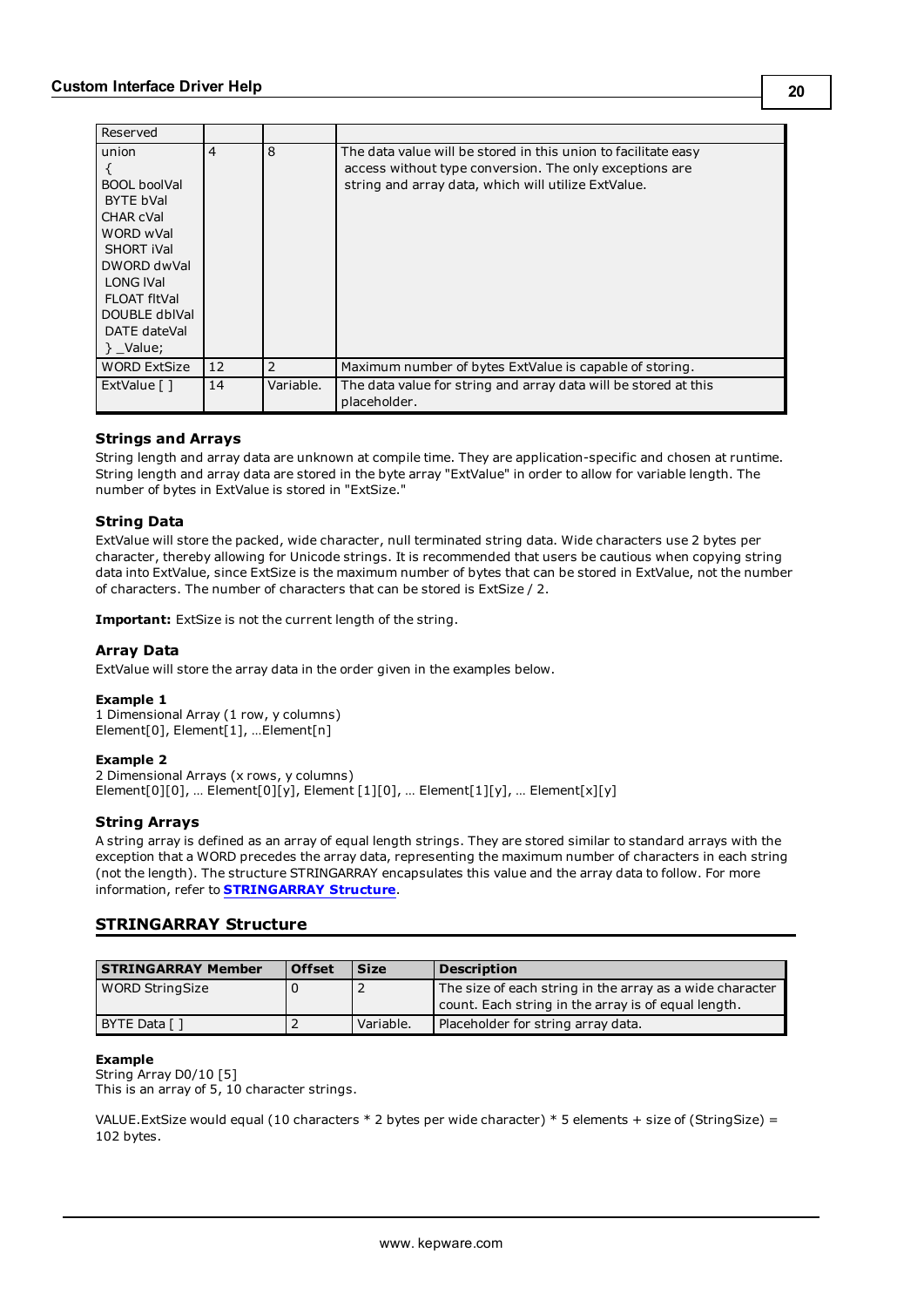The STRINGARRAY would be cast onto VALUE.ExtValue where STRINGARRAY.StringSize would be set to 10. Assuming the string data = "hello", "world", the first two array elements of STRINGARRAY.Data would be stored as:

<span id="page-20-0"></span>'h' 'e' 'l' 'l' 'o' 0x00 0x00 0x00 0x00 0x00, 'w' 'o' 'r' 'l' 'd' 0x00 0x00 0x00 0x00 0x00

# **Reference Implementation**

A reference implementation is provided with the driver. It will do the following:

- 1. Create a shared memory file.
- 2. Create a mutex available to multiple processes.
- 3. Define two devices, each with a name, device identifier, and tag table.
- 4. Define a tag table for each device that contains at least 5 tags. Implementation should allow for expanding the available number of tags by adding to the table only. Include string and array references so data serialization can be fully demonstrated.

Each tag will have the following attributes:

- Name (such as Valve1).
- Register offset.
- Data type. The data types included are as follows:
	- a. Boolean
	- b. Char
	- c. Byte
	- d. Short
	- e. Word
	- f. Long
	- g. DWord
	- h. Float
	- i. Double
	- j. Date
	- k. String
- Array Size is -1 if not applicable.
- Description (such as Slurry output).
- Group (such as X Axis).
- 5. Simulate reading from a device by reading from a cached value on every request. This value is used as the Read response.
- 6. Simulate writing to a device by writing to a cached value with the value in the Write request.
- 7. Perform the simulated Reads and Writes outside the shared memory lock.
- 8. Accept command line argument "exportconfig" to export the configuration file that meets the requirements of the configuration schema. Shared memory name and size will be hard-coded in the sample. The following support information is included:
	- a. **Company Name:** My Company
	- b. **Phone:** 1-888-555-1212
	- c. **Email:** support@mycompany.com
	- d. **Configuration Launch Hint:** At the command prompt…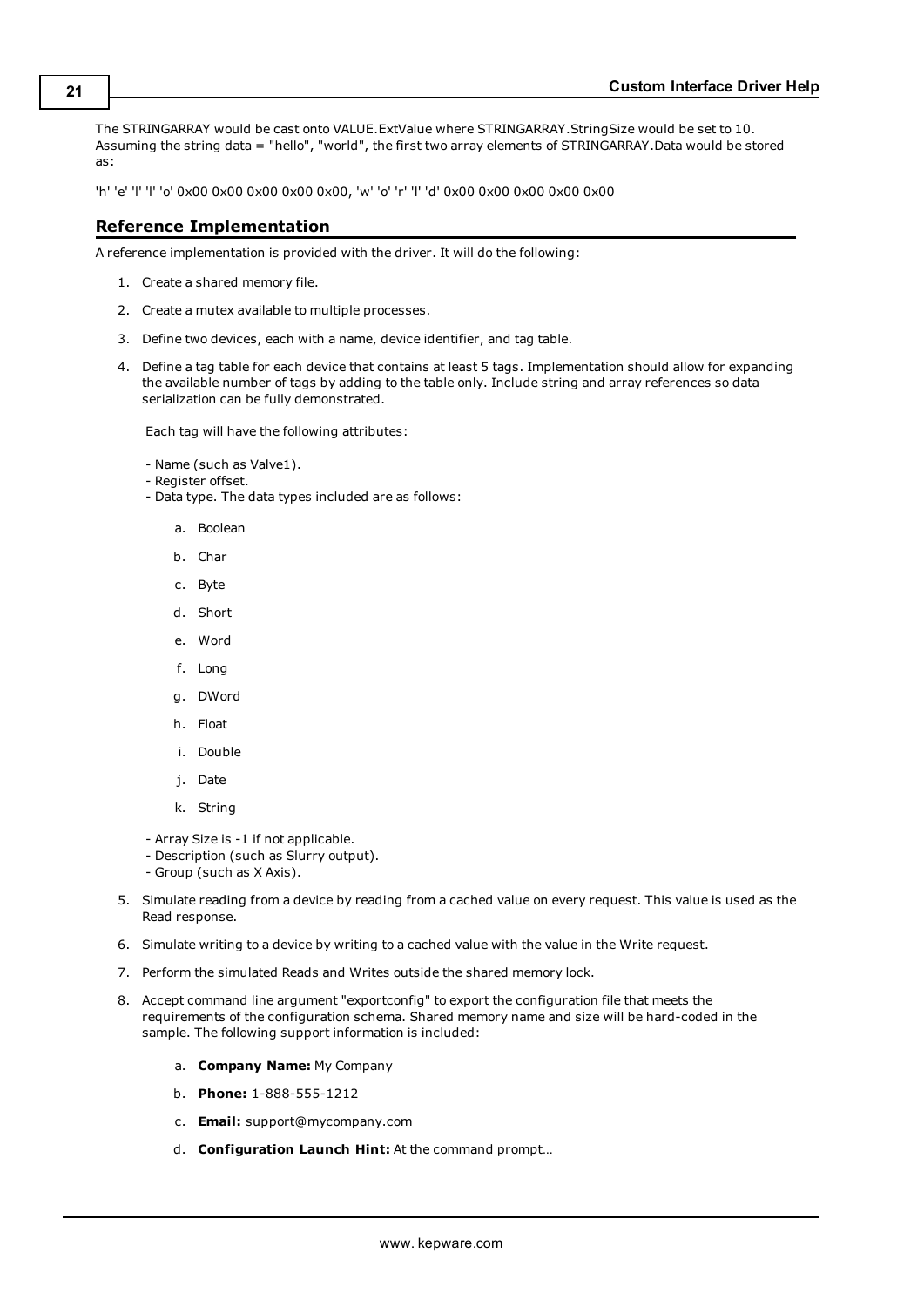- e. **Runtime Launch Hint:** At the command prompt…
- f. **Help Launch Hint**
- g. **Additional**
- 9. Output XML in rudimentary fashion (such as string output), rather than utilizing XML DOM/SAX parser in this reference implementation.

# <span id="page-21-0"></span>**Reference Implementation Architecture**

The Shared Memory Server requirements were listed in **CIDA [Overview](#page-15-1)**. The following is for implementing a reference sample only and not a requirement of all CIDAs. The four main classes are CRuntime, CDevice, CTag, and CValue.

#### **CRuntime**

- Creates CDevices and CTags from table.
- Exports configuration settings to configuration file when requested.
- Thread for processing reads and writes.
- Owns list of CDevices.

#### **CDevice**

- Exports its settings to configuration file when requested.
- Provides next tag to process in CRuntime thread.
- Owns list of CTags.

#### **CTag**

- Exports its settings to configuration file when requested.
- . Read and write data members for caching data from Shared Memory.

**Note:** Both Write data from Shared Memory and Simulated Read data are stored at this object.

# **CValue**

- Performs value simulation.
- Manages extended value (arrays and strings) for local storage (CTag).
- Provides VALTYPE helper functions.
- Provides Date and Time conversion functions.

#### **Threads**

The Reference Implementation has two threads: **Main Application Thread** and **Read/Write Thread**. The Main Application Thread is responsible for creating and destroying the Read/Write thread. It also fires a quit event when the quit character is entered at the command line. The Read/Write Thread is responsible for reading from or writing to the device and shared memory.

#### **Read/Write to Device**

1. If the current tag has its "Write request pending" flag set, the following will occur:

- A write will be performed to the device.
- <sup>l</sup> Upon completion, the write result will be cached and the tag flag will be set as "Write response pending."

2. If the current tag has its "Read request pending" flag set, the following will occur:

- A read will be peformed from the device.
- <sup>l</sup> Upon completion, the read result will be cached and the tag flag will be set as "Read response pending."

#### **Read/Write to Shared Memory**

1. If the current tag has its "Write response pending" flag set, the following will occur: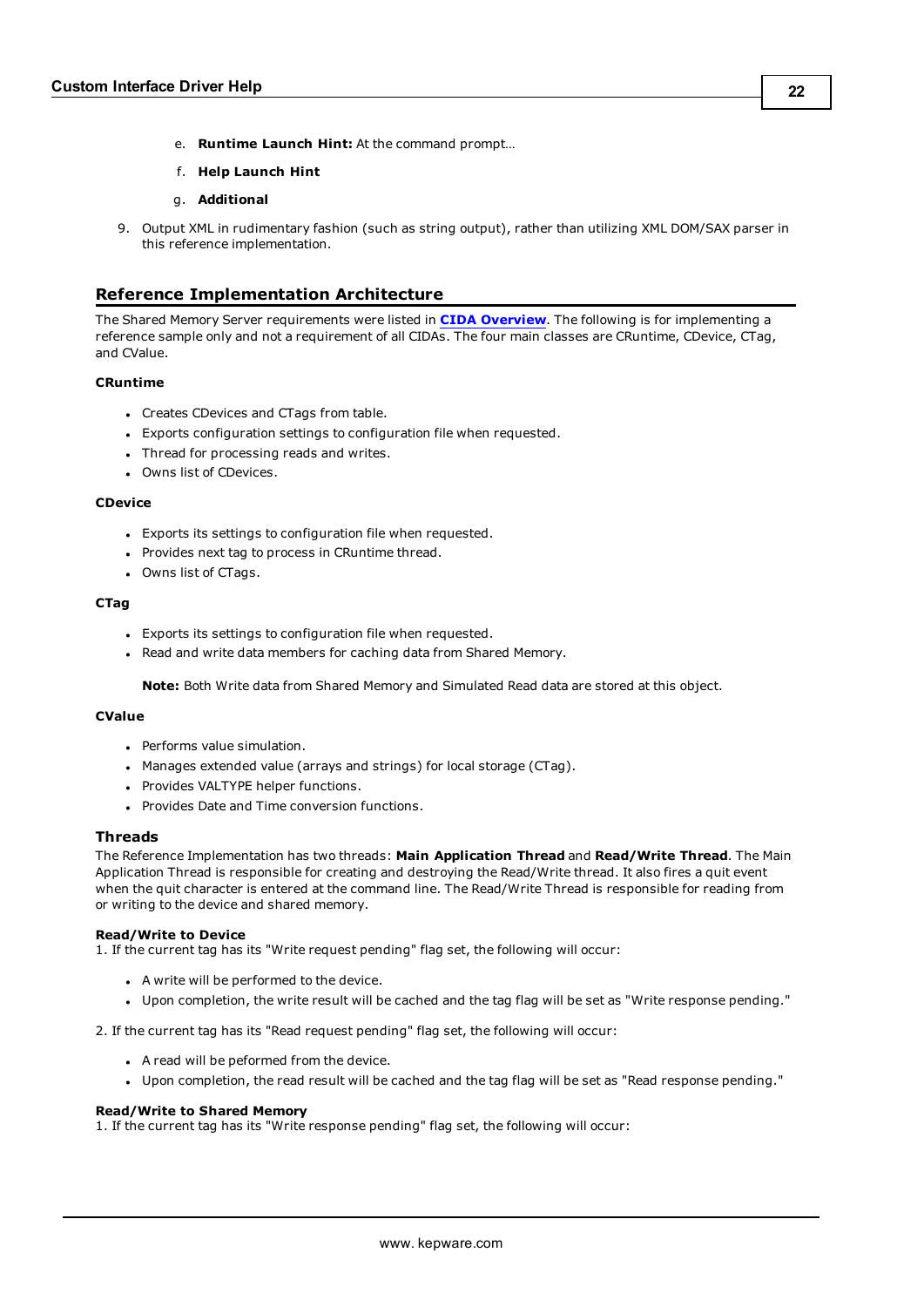- . The Shared Memory will be updated with the Write result.
- . The Write ResponsePending flag will be set.

2. If the current tag has its "Read response pending" flag set, the following will occur:

- The Shared Memory will be updated with the Read result.
- The Read ResponsePending flag will be set.

3. Get a new tag to process. The walk list of devices and device's list of tags are as follows: first device, first tag; first device, second tag and so on.

4. If the Shared Memory Register for the current tag has a Write RequestPending, set the "Write request pending" flag on tag.

5. If the Shared Memory Register for the current tag has a Read RequestPending, set the "Read request pending" flag on tag.

<span id="page-22-0"></span>6. Read/Write to device.

# **CID/CIDA Reference Implementation Demonstration**

For information on implementing CID/CIDA, follow the instructions below.

- 1. Click **Start** and then navigate to the **Example Source Code** menu. Then, select **Custom Interface Example Code** | **Visual C++ Custom Interface VS2008 Example**.
- 2. Build "cidarefimplcpp" for **Release Mode**.
- 3. Once the CIDA executable file has been created, run the "exportconfig" command line against it to generate the XML configuration file for the server. For example, *<CIDA Filename>.exe -exportconfig*.
- 4. Run "cidarefimplcpp.exe". A console will appear that says "Enter q to quit."
- 5. Next, launch the OPC server.
- 6. In the **Administrator** tool, select **Configuration**. Then, click **File** | **New**.
- 7. To invoke a new Channel Wizard, click on **Click to add a channel**.

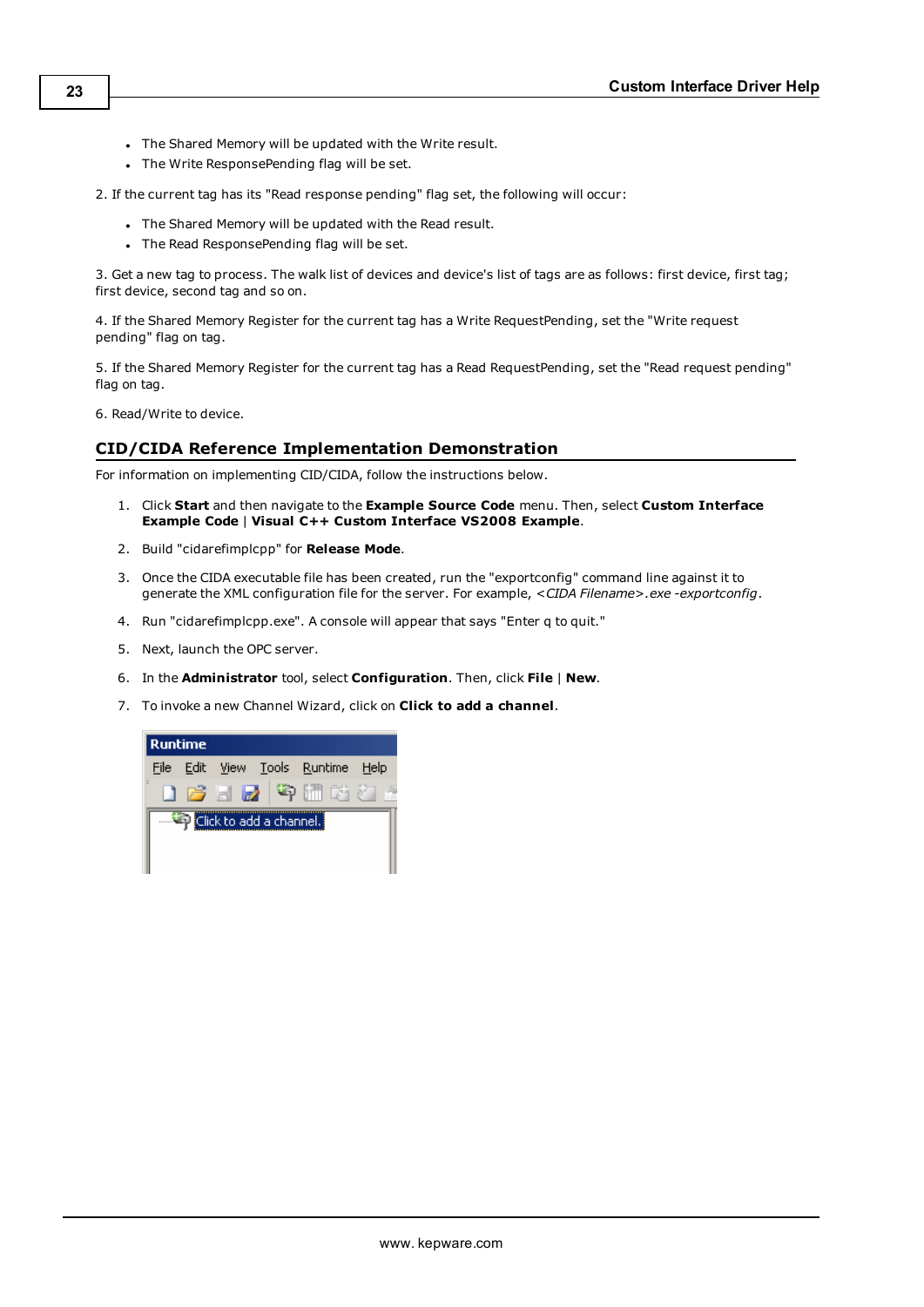8. Click **Next**. In the drop-down box, select **Custom Interface**.

| <b>New Channel - Device Driver</b> |                                                                                                                                                                                                                                    | $\boldsymbol{\mathsf{x}}$ |
|------------------------------------|------------------------------------------------------------------------------------------------------------------------------------------------------------------------------------------------------------------------------------|---------------------------|
| .01                                | Select the device driver you want to assign to<br>the channel.<br>The drop-down list below contains the names of<br>all the drivers that are installed on your system.<br>Device driver:<br>Custom Interface<br>Enable diagnostics |                           |
|                                    | Cancel<br>$\leq$ $\underline{B}$ ack<br>Help<br>$N$ ext >                                                                                                                                                                          |                           |

- 9. Click **Next**.
- 10. Click **Next**. When prompted to enter or browse for a configuration file, click on the browse button (designated by ellipses) in order to invoke the **File Open** dialog.

| <b>New Channel - Configuration</b> | $\vert x \vert$                                                                                                                                                                                                                                                                                             |
|------------------------------------|-------------------------------------------------------------------------------------------------------------------------------------------------------------------------------------------------------------------------------------------------------------------------------------------------------------|
| $Q_{\rm c}$                        | Specify the configuration file to be used for this<br>lchannel.<br>The configuration file provides the information<br>necessary for shared memory access. It also<br>defines the Devices and Tags that will be<br>automatically generated by the driver.<br>Configuration File:<br>$\overline{\phantom{a}}$ |
|                                    | Cancel<br>$\leq$ $\underline{B}$ ack<br>$N$ ext ><br>Help                                                                                                                                                                                                                                                   |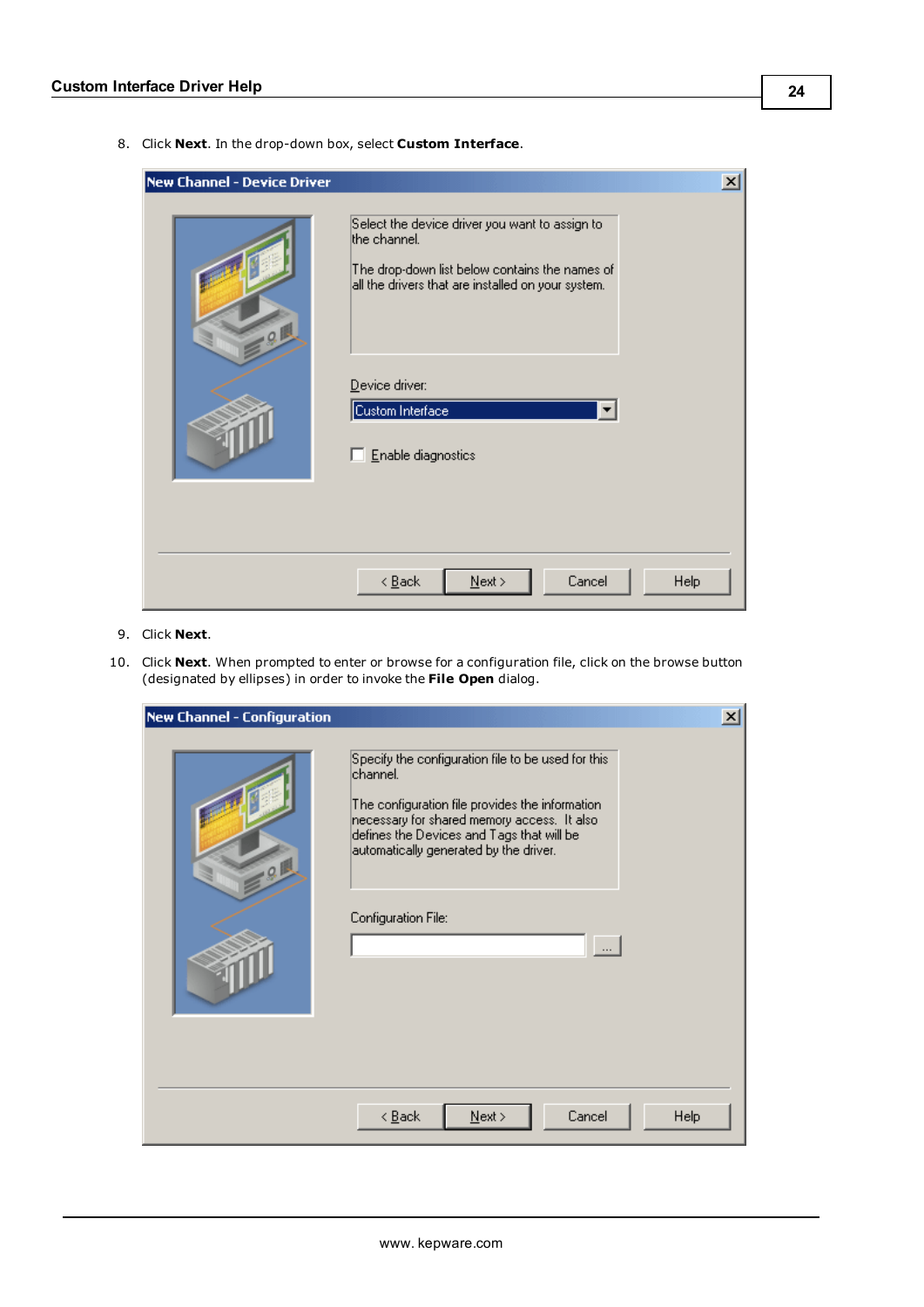11. In the OPC server's directory, browse to the projects directory and then select "cidarefimplcpp.xml." Then, click **Next**.

|                                                                  | <b>Custom Interface Configuration File Import</b> |                                                                                                 |                                                                                                                                             | 2x             |
|------------------------------------------------------------------|---------------------------------------------------|-------------------------------------------------------------------------------------------------|---------------------------------------------------------------------------------------------------------------------------------------------|----------------|
|                                                                  | Look in: MyConfigurations                         |                                                                                                 | 中国首都                                                                                                                                        |                |
| My Recent<br>Documents<br>Desktop<br>My Documents<br>My Computer | <b>ant</b> cidarefimplopp.xml                     |                                                                                                 |                                                                                                                                             |                |
| My Network<br><b>Places</b>                                      | File name:<br>Files of type:                      | cidarefimplopp.xml<br>Custom Interface Configuration File (*.XML)<br>$\nabla$ Open as read-only | $\vert \hspace{-.06in} \cdot \hspace{-.06in} \cdot \hspace{-.06in} \cdot \hspace{-.06in} \cdot \hspace{-.06in} \cdot \hspace{-.06in} \cdot$ | Open<br>Cancel |

**Note:** If the file imported correctly, the Support Information will be visible in the configuration file.

- 12. To complete the Channel Wizard, click **Next** and then click **Finish**. Devices and tags will be generated automatically based on the configuration file.
- 13. Expand the channel: two devices called "Device1" and "MotionController1" should be visible. Expand the devices: tags and tag groups should be visible.
- 14. Right-click on one of the devices and then select **Properties**.
- 15. In the Device Properties dialog, users will note that the Device Name was automatically imported, that there are no models to choose from, and that the ID is disabled with "N/A."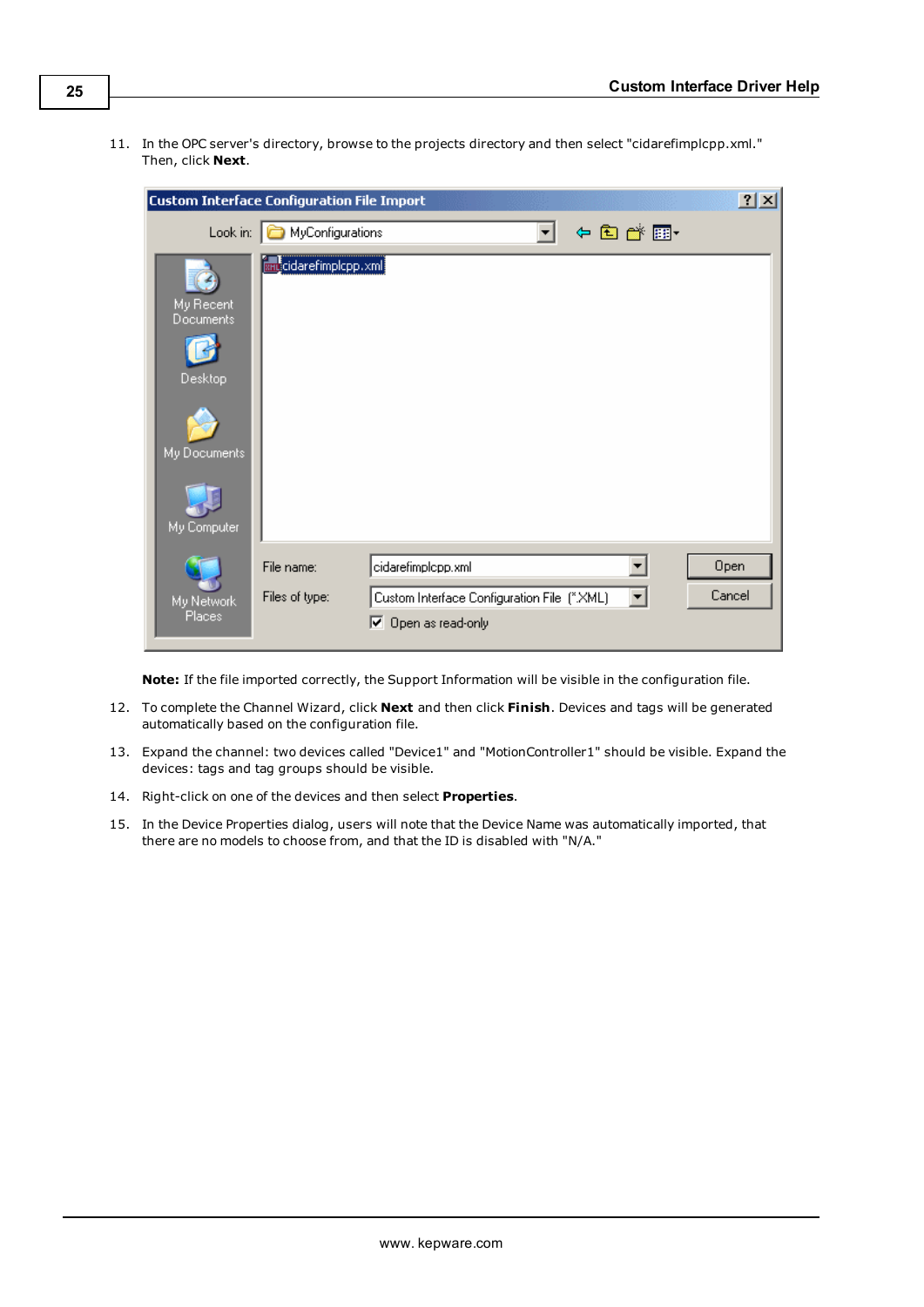| <b>Device Properties</b> |                    |                                                             | $\boldsymbol{\mathsf{x}}$ |
|--------------------------|--------------------|-------------------------------------------------------------|---------------------------|
|                          |                    | General   Timing   Auto-Demotion   Configuration   Settings |                           |
|                          | Channel Assignment |                                                             |                           |
|                          | Name:              | Channel1                                                    |                           |
|                          | Driver:            | Custom Interface                                            |                           |
| Device                   |                    |                                                             |                           |
|                          | Name:              | Device1                                                     |                           |
|                          | Model:             | Custom Interface                                            |                           |
| ID:                      |                    | N/A                                                         |                           |
|                          |                    | Simulate Device<br>Enable data collection                   |                           |
|                          | 0K.                | Cancel<br>Help<br>Apply                                     |                           |

- 16. Click on the **Settings** tab to display the **Timing** parameters. Click on the **Configuration** tab to display the **Configuration File** and **Advanced** settings. For more information, refer to **Device [Configuration](#page-6-1)**.
- 17. Next, launch the OPC Quick Client that comes with the OPC server by clicking **Tools** | **Launch OPC Quick Client**.
- 18. Browse to "Channel1.Device1" and "Channel1.MotionController1". Items will be mapping to the tags within the OPC server.

| OPC Quick Client - Untitled * |                                                                        |           |                                     | $ \Box$ $\times$ |
|-------------------------------|------------------------------------------------------------------------|-----------|-------------------------------------|------------------|
| File<br>Edit View Tools Help  |                                                                        |           |                                     |                  |
| ∦<br>6 B   5 6 6 6            | lin no x                                                               |           |                                     |                  |
| OPC_Server                    | Item ID                                                                | Data Type | Value                               | Timest Qualit    |
| <b>Channel1.Device1</b>       | @Channel1.Device1.BoolArray Boolean Ar,, [0,0,0,0,0]                   |           |                                     | 11:54: Good      |
| Channel1.MotionController1    | Channel 1. Device 1. Bool Tag                                          | Boolean   | 0                                   | 11:54: Good      |
|                               | @Channel1.Device1.ByteArray ByteArray [50,50,50,50,50][5 .             |           |                                     | 11:54: Good      |
|                               | Channel1.Device1.ByteTag                                               | Byte      | 50                                  | 11:54: Good      |
|                               | @Channel1.Device1.CharArray_CharArray_[50,50,50,50,50][5_ 11:54: Good_ |           |                                     |                  |
|                               | Channel 1. Device 1. Char Tag                                          | Char .    | 50                                  | 11:54: Good      |
|                               | Channel1.Device1.DateTag                                               | Date      | 2009-10-13T15:54:41.000 11:54: Good |                  |
|                               | @Channel1.Device1.DoubleAr DoubleAr,, [50,50,50,50,50]                 |           |                                     | 11:54: Good      |
|                               | Channel1.Device1.DoubleTag Double                                      |           | 51                                  | 11:54: Good      |
|                               | @Channel1.Device1.DWordArDDWord Ar                                     |           | $[50, 50, 50, 50, 50][5 11:54$ Good |                  |
|                               | Channel1.Device1.DWordTag DWord®                                       |           | 50                                  | $11:54$ Good     |
|                               |                                                                        |           |                                     |                  |
| Ready                         |                                                                        |           |                                     | Item Count: 27   |

19. Since "cidarefimplcpp.exe" was left running, all items should have Good quality with values ramping every second. The exception will be the Boolean tags (which will toggle) and the String/String Array tags (which will display an empty string).

# <span id="page-25-0"></span>**Channel Diagnostics**

Channel Diagnostics are available to help users troubleshoot CID and CIDA issues. Prior to performing any function on shared memory, the CID will output a TX diagnostic frame detailing the nature of the function. Upon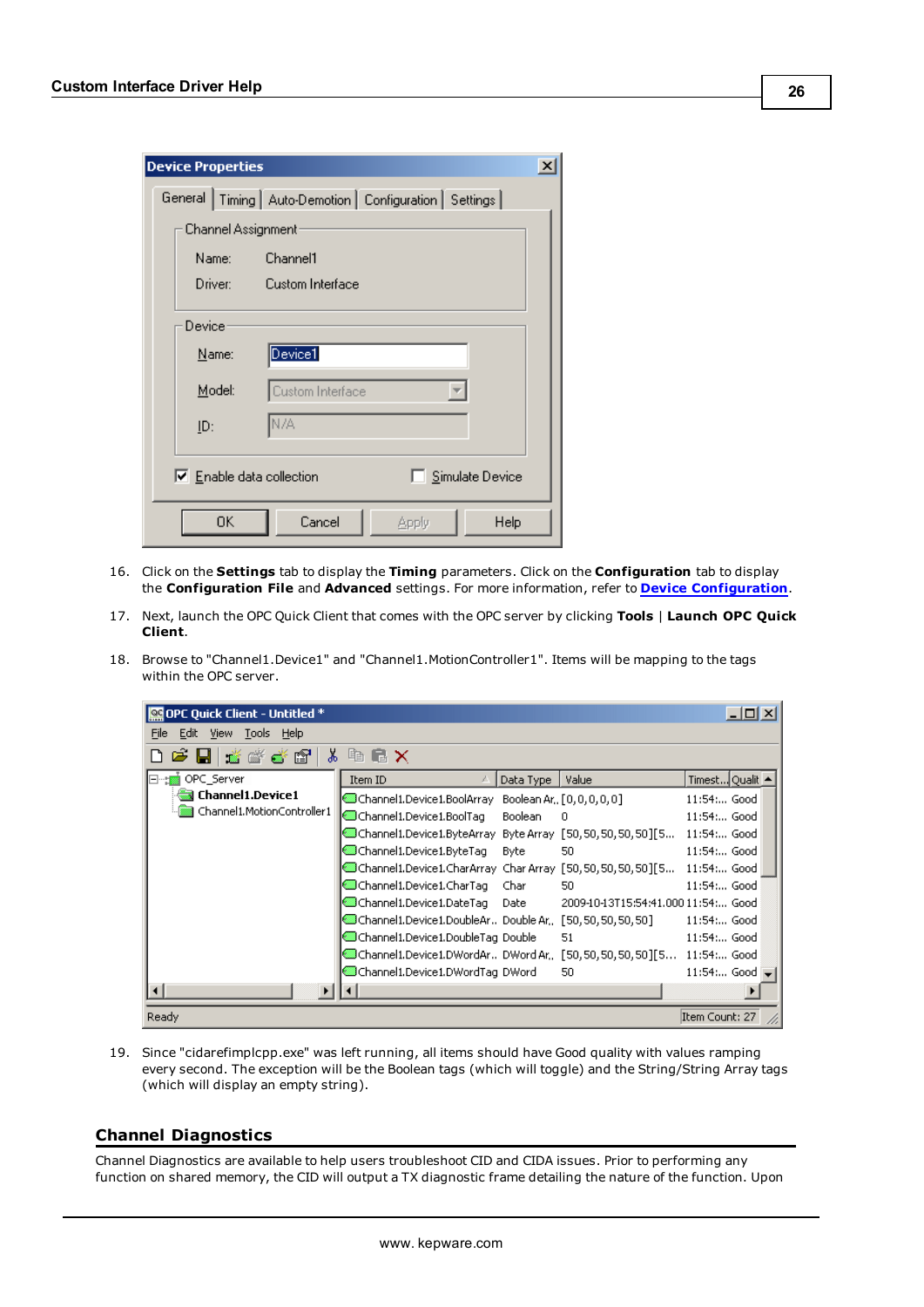completion, the CID will output an RX diagnostic frame detailing the results of the function. Channel Diagnostics must be enabled in order to view these diagnostic frames. For more information, refer to "Channel Diagnostics" in the OPC server's help file.

A code has been defined for each function and is derived from the following bit field. For more information on specific function codes, refer to the Read and Write Transaction Frames below.

| Bit 8 (Read/Write) | Bit 7 (Get/Set) | <b>Bits 0-6 (Function Type)</b> |
|--------------------|-----------------|---------------------------------|
| $\vert$ 0 (Read)   | 0 (Get)         | 0 (Reserved)                    |
| $\vert$ 1 (Write)  | $1$ (Set)       | 1 (Request Pending)             |
|                    |                 | 2 (Response Pending)            |
|                    |                 | 3 (Request)                     |
|                    |                 | 4 (Response)                    |

<span id="page-26-0"></span>The shared memory interface functions in the CID return a code to denote the success or failure of that function.

| <b>Shared Memory</b><br><b>Return Code (SMRC)</b> | <b>Definition</b>                                                                 |
|---------------------------------------------------|-----------------------------------------------------------------------------------|
| l o                                               | No Error                                                                          |
| ا ا                                               | Invalid byte offset specified and/or Register corrupt.                            |
| l 2                                               | For reads, REGISTER. Read Offset is 0.<br>For writes, REGISTER. WriteOffset is 0. |
| 3 ا                                               | Register DATA does not have a valid VALTYPE specified.                            |

#### **Read Transaction Frames**

The possible read transaction frames that can be exchanged are as follows.

#### **Set Read Request (0x43)**

Request a read of the register at the specified offset.

#### **TX:**

| <b>Function</b>      | <b>B</b> vte      | 0x43                    |
|----------------------|-------------------|-------------------------|
| Register Byte Offset | <b>Bytes</b><br>4 | ,483,647<br>$0 - 2.14/$ |

#### **RX:**

| <b>Function</b>      | 1 Byte  | 0x43            |
|----------------------|---------|-----------------|
| Register Byte Offset | 4 Bytes | 0-2,147,483,647 |
| <b>SMRC</b>          | 1 Byte  | $\ast$          |

\*Refer to **Shared [Memory](#page-26-0) Return Code** table above.

#### **Get Read Response Pending (0x02)**

Determine if a read response is available. If Pending Flag is not set in the defined timeout period, this read attempt will be considered failed. It will retry according to the attempt count. For more information, refer to "Device Properties - Timing" page in the OPC server's help file.

#### **TX:**

| <b>Function</b>      | 1 Byte  | 0x02            |
|----------------------|---------|-----------------|
| Register Byte Offset | 4 Bytes | 0-2,147,483,647 |

#### **RX:**

| <b>Function</b>      | 1 Byte  | 0x02                          |
|----------------------|---------|-------------------------------|
| Register Byte Offset | 4 Bytes | $10 - 2,147,483,647$          |
| <b>SMRC</b>          | 1 Byte  |                               |
| Pending Flag         | 2 Bytes | $\vert 0$ (False) or 1 (True) |

\*Refer to **Shared [Memory](#page-26-0) Return Code** table above.

#### **Get Read Response Data Block (0x04)**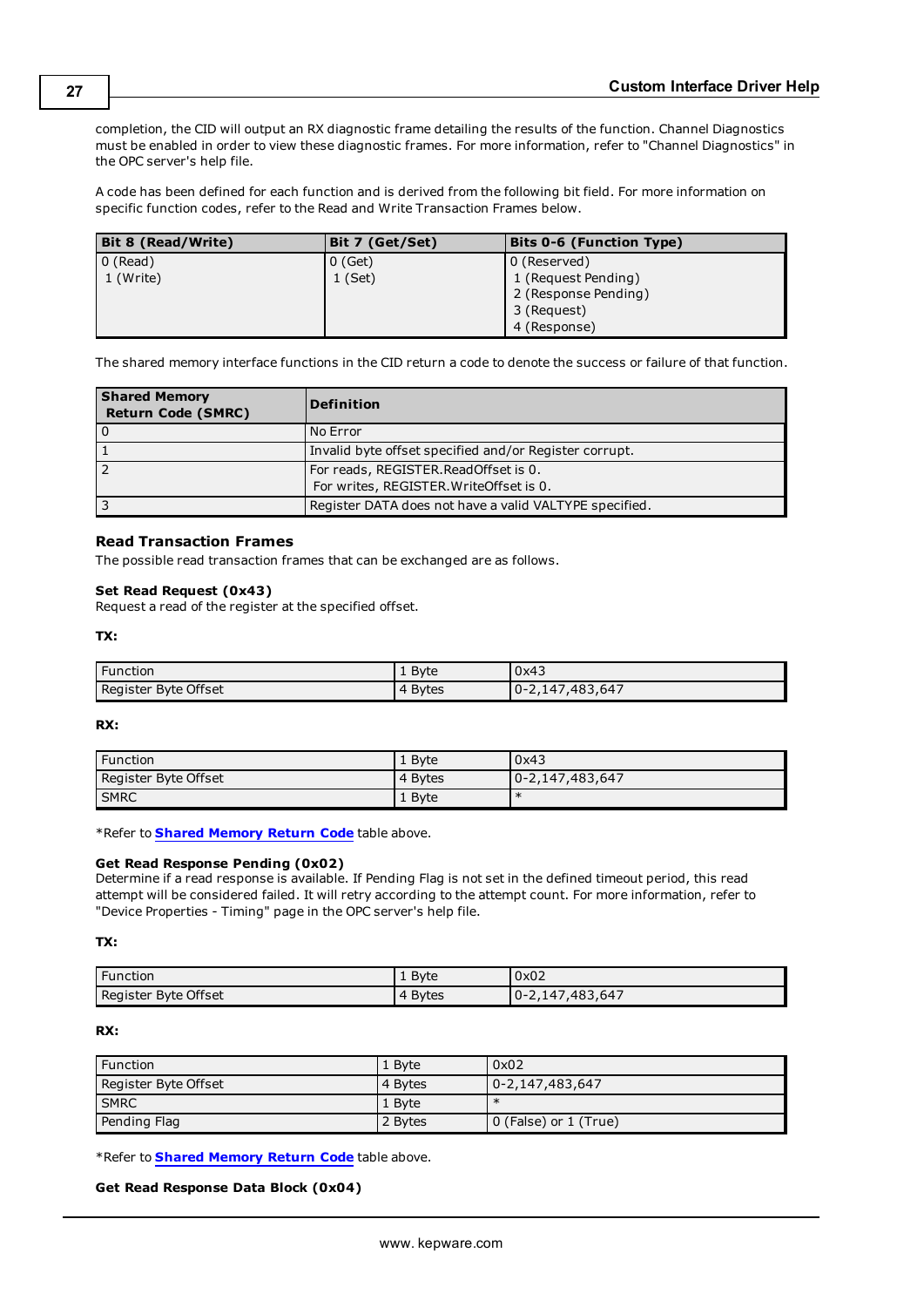Response from the last read request to the register at the specified offset.

# **TX:**

| Function             | 1 Byte            | 0x04            |
|----------------------|-------------------|-----------------|
| Register Byte Offset | <b>Bytes</b><br>4 | 0-2,147,483,647 |

**RX:**

| ' Function           | 1 Byte    | 0x04                                |
|----------------------|-----------|-------------------------------------|
| Register Byte Offset | 4 Bytes   | 0-2,147,483,647                     |
| <b>SMRC</b>          | 1 Byte    |                                     |
| Data                 | l x Bytes | Read DATA structure of size x bytes |

\*Refer to **Shared [Memory](#page-26-0) Return Code** table above.

#### **Set Read Request Pending (0x41)**

Used to clear the read request that timed out. This will prevent the CIDA from servicing the request at a later time.

**TX:**

| <b>Function</b>      | 1 Byte  | 0x41                    |
|----------------------|---------|-------------------------|
| Register Byte Offset | 4 Bytes | 0-2,147,483,647         |
| Pending Flag         | 2 Bytes | l 0 (False) or 1 (True) |

#### **RX:**

| Function             | $\perp$ Byte | 0x41             |
|----------------------|--------------|------------------|
| Register Byte Offset | 4 Bytes      | 10-2,147,483,647 |
| <b>SMRC</b>          | 1 Byte       | $\ast$           |

\*Refer to **Shared [Memory](#page-26-0) Return Code** table above.

#### **Set Read Response Pending (0x42)**

Used to clear the read response when the last read request timed out. This will prevent a new request from potentially using an old response.

#### **TX:**

| Function             | $1$ Byte | 0x42                  |
|----------------------|----------|-----------------------|
| Register Byte Offset | 4 Bytes  | 0-2,147,483,647       |
| Pending Flag         | 2 Bytes  | 0 (False) or 1 (True) |

#### **RX:**

| <b>Function</b>      | 1 Byte  | 0x42             |
|----------------------|---------|------------------|
| Register Byte Offset | 4 Bytes | 10-2,147,483,647 |
| <b>SMRC</b>          | 1 Byte  | ∗                |

\*Refer to **Shared [Memory](#page-26-0) Return Code** table above.

# **Write Transaction Frames**

The possible write transaction frames that can be exchanged in the Channel Diagnostics window are as follows.

#### **Get Write Request Pending (0x81)**

Determine if the last write request has been processed.

**TX:**

| <b>Function</b>      | 1 Byte  | 0x81            |
|----------------------|---------|-----------------|
| Register Byte Offset | 4 Bytes | 0-2,147,483,647 |

**RX:**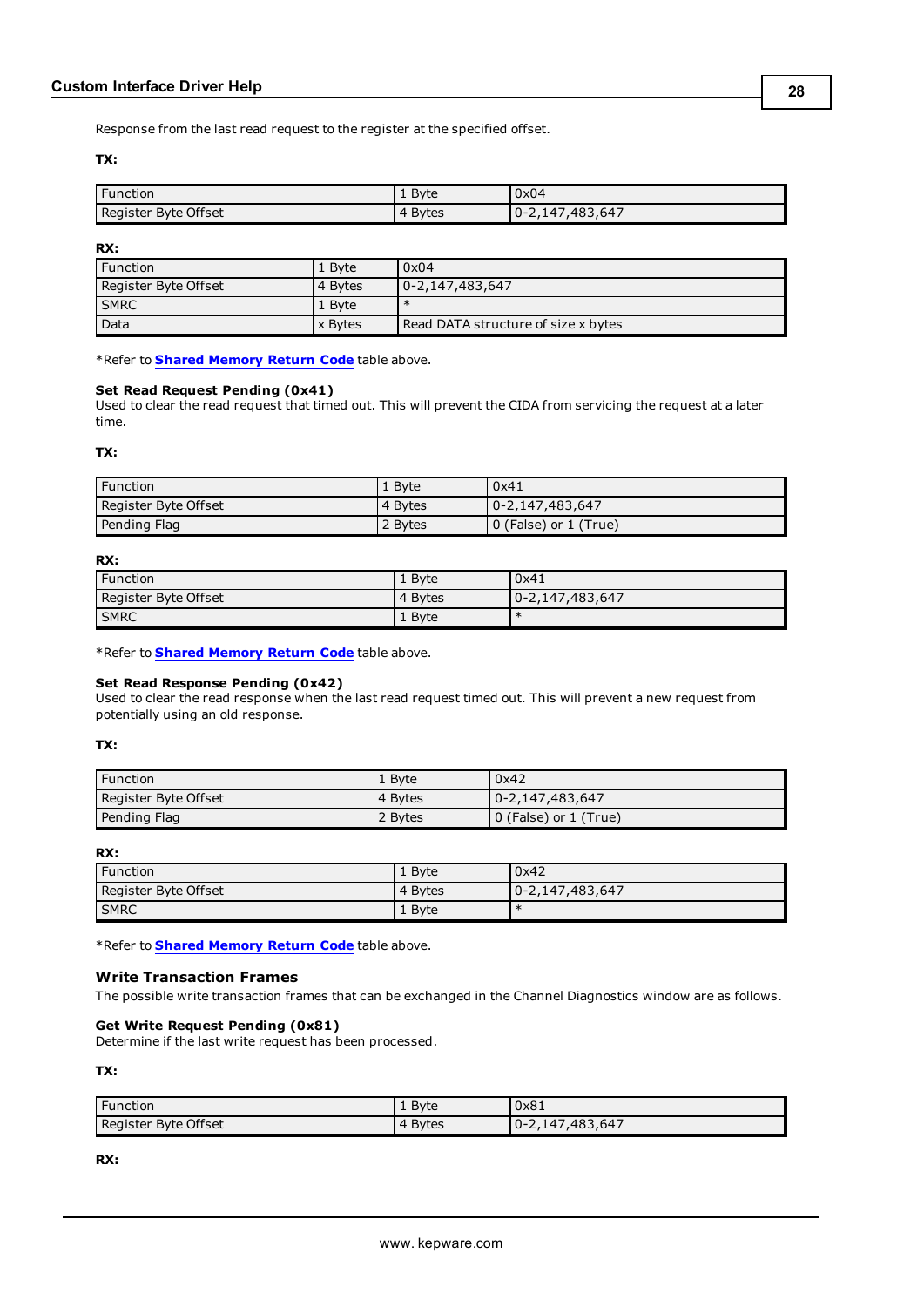| l Function           | 1 Byte  | 0x81                          |
|----------------------|---------|-------------------------------|
| Register Byte Offset | 4 Bytes | 0-2,147,483,647               |
| <b>SMRC</b>          | 1 Byte  |                               |
| Pending Flag         | 2 Bytes | $\vert$ 0 (False) or 1 (True) |

\*Refer to **Shared [Memory](#page-26-0) Return Code** table above.

#### **Set Write Request (0xC3)**

Request a write to the register at the specified offset.

#### **TX:**

| <b>Function</b>      | 1 Byte  | 0xC3                            |
|----------------------|---------|---------------------------------|
| Register Byte Offset | 4 Bytes | $0 - 2,147,483,647$             |
| DATA.Quality         | 2 Bytes | $\ast$                          |
| DATA.Timestamp       | 8 Bytes | $\ast$                          |
| Value Size           | 4 Bytes | Number of ASCII bytes to follow |
| Value                | x Bytes | Value in ASCII form             |

#### \*Refer to **DATA [Structure](#page-18-0)**.

**RX:**

| Function             | 1 Byte  | 0xC3            |
|----------------------|---------|-----------------|
| Register Byte Offset | 4 Bytes | 0-2,147,483,647 |
| <b>SMRC</b>          | 1 Byte  | ≭ ≭             |

\*\*Refer to **Shared [Memory](#page-26-0) Return Code** table above.

# **Get Write Response Pending (0x82)**

Determine if a write response is available. If Pending Flag is not set in the defined timeout period, this write attempt will be considered failed. It will retry according to the attempt count. For more information, refer to "Device Properties - Timing" page in the OPC server's help file.

#### **TX:**

| Function             | Byte<br><b>.</b> | 0x82            |
|----------------------|------------------|-----------------|
| Register Byte Offset | <b>Bytes</b>     | 0-2,147,483,647 |

#### **RX:**

| <b>Function</b>      | 1 Byte    | 0x82                          |
|----------------------|-----------|-------------------------------|
| Register Byte Offset | l 4 Bytes | 0-2,147,483,647               |
| <b>SMRC</b>          | 1 Byte    |                               |
| Pending Flag         | 2 Bytes   | $\vert$ 0 (False) or 1 (True) |

\*Refer to **Shared [Memory](#page-26-0) Return Code** table above.

#### **Get Write Response (0x84)**

Response from the last write request to the register at the specified offset.

**TX:**

| Function             | 1 Byte            | 0x84                |
|----------------------|-------------------|---------------------|
| Register Byte Offset | <b>Bytes</b><br>4 | .483.647<br>0-2.147 |

**RX:**

| Function             | 1 Byte  | 0x84                  |
|----------------------|---------|-----------------------|
| Register Byte Offset | 4 Bytes | 0-2,147,483,647       |
| <b>SMRC</b>          | 1 Byte  |                       |
| STATUS.Error         | 1 Byte  | 0 (False) or 1 (True) |
| l DATA.ErrorCode     | 4 Bytes | CIDA/Device Specific  |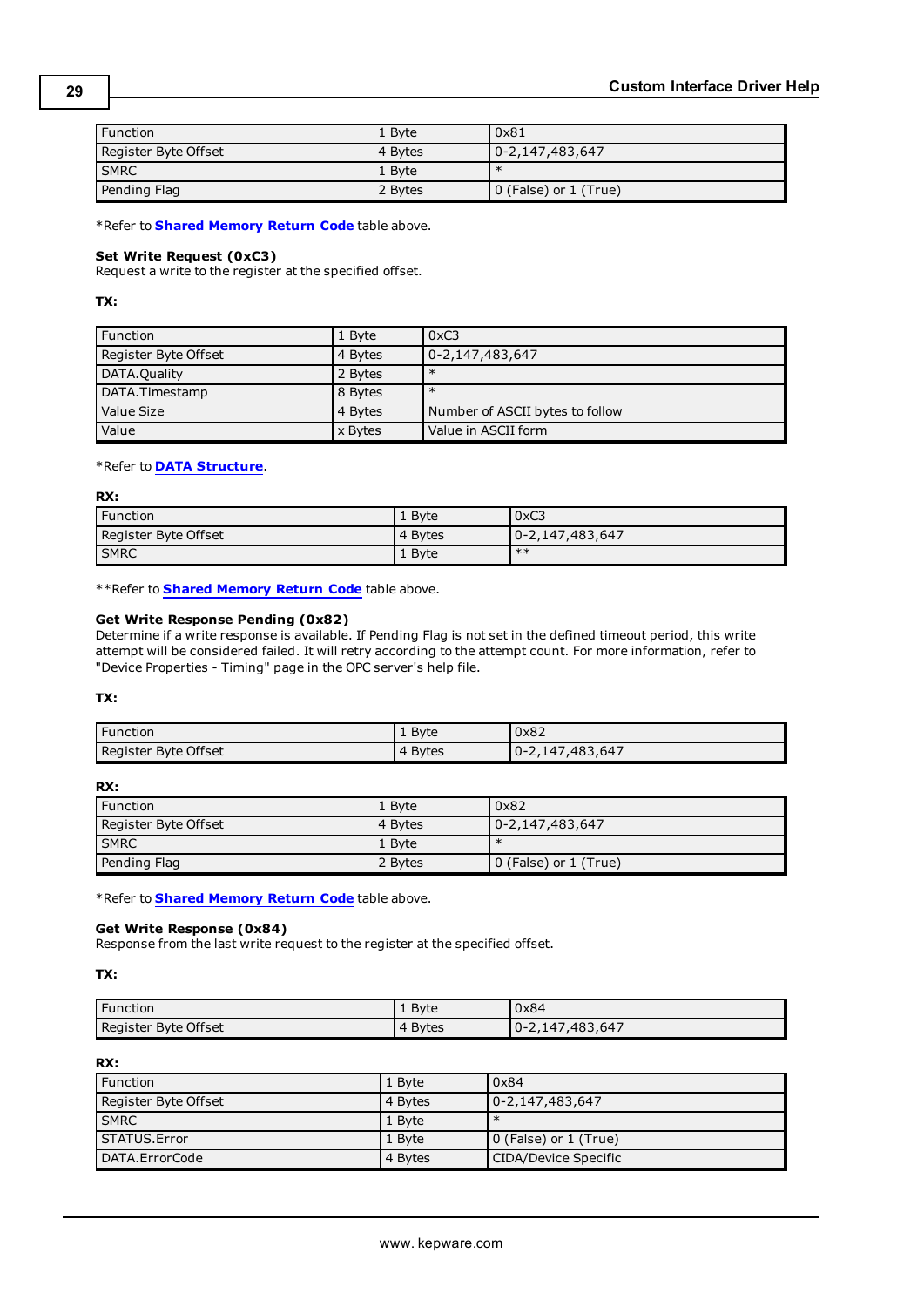| DATA.Quality   | 2 Bytes | $**$  |
|----------------|---------|-------|
| DATA.Timestamp | 8 Bytes | $***$ |

\*Refer to **Shared [Memory](#page-26-0) Return Code** table above. \*\*Refer to **DATA [Structure](#page-18-0)**.

# **Set Write Request Pending (0xC1)**

Used to clear the write request that timed out. This will prevent the CIDA from servicing the request at a later time.

**TX:**

| ' Function           | $\perp$ Byte | $'$ 0xC1              |
|----------------------|--------------|-----------------------|
| Register Byte Offset | 4 Bytes      | 0-2,147,483,647       |
| Pending Flag         | 2 Bytes      | 0 (False) or 1 (True) |

**RX:**

| ' Function           | 1 Byte  | 0xC1            |
|----------------------|---------|-----------------|
| Register Byte Offset | 4 Bytes | 0-2,147,483,647 |
| <b>SMRC</b>          | 1 Byte  | ∗               |

\*Refer to **Shared [Memory](#page-26-0) Return Code** table above.

#### **Set Write Response Pending (0xC2)**

Used to clear the write response when the last write request timed out. This will prevent a new request from potentially using an old response.

**TX:**

| ' Function           | 1 Byte  | 0xC2                  |
|----------------------|---------|-----------------------|
| Register Byte Offset | 4 Bytes | 0-2,147,483,647       |
| Pending Flag         | 2 Bytes | 0 (False) or 1 (True) |

**RX:**

| Function             | 1 Byte  | 0xC2            |
|----------------------|---------|-----------------|
| Register Byte Offset | 4 Bytes | 0-2,147,483,647 |
| <b>SMRC</b>          | 1 Byte  | ∗               |

<span id="page-29-0"></span>\*Refer to **Shared [Memory](#page-26-0) Return Code** table above.

# **Channel Diagnostics**

Channel Diagnostics are available to help users troubleshoot CID and CIDA issues. Prior to performing any function on shared memory, the CID will output a TX diagnostic frame detailing the nature of the function. Upon completion, the CID will output an RX diagnostic frame detailing the results of the function. Channel Diagnostics must be enabled in order to view these diagnostic frames. For more information, refer to "Channel Diagnostics" in the OPC server's help file.

A code has been defined for each function and is derived from the following bit field. For more information on specific function codes, refer to the Read and Write Transaction Frames below.

| Bit 8 (Read/Write) | Bit 7 (Get/Set) | <b>Bits 0-6 (Function Type)</b> |
|--------------------|-----------------|---------------------------------|
| $0$ (Read)         | $0$ (Get)       | 0 (Reserved)                    |
| 1 (Write)          | $1$ (Set)       | 1 (Request Pending)             |
|                    |                 | 2 (Response Pending)            |
|                    |                 | 3 (Request)                     |
|                    |                 | 4 (Response)                    |

<span id="page-29-1"></span>The shared memory interface functions in the CID return a code to denote the success or failure of that function.

| Return Code (SMRC) | <b>Shared Memory</b> | <b>Definition</b> |
|--------------------|----------------------|-------------------|
|--------------------|----------------------|-------------------|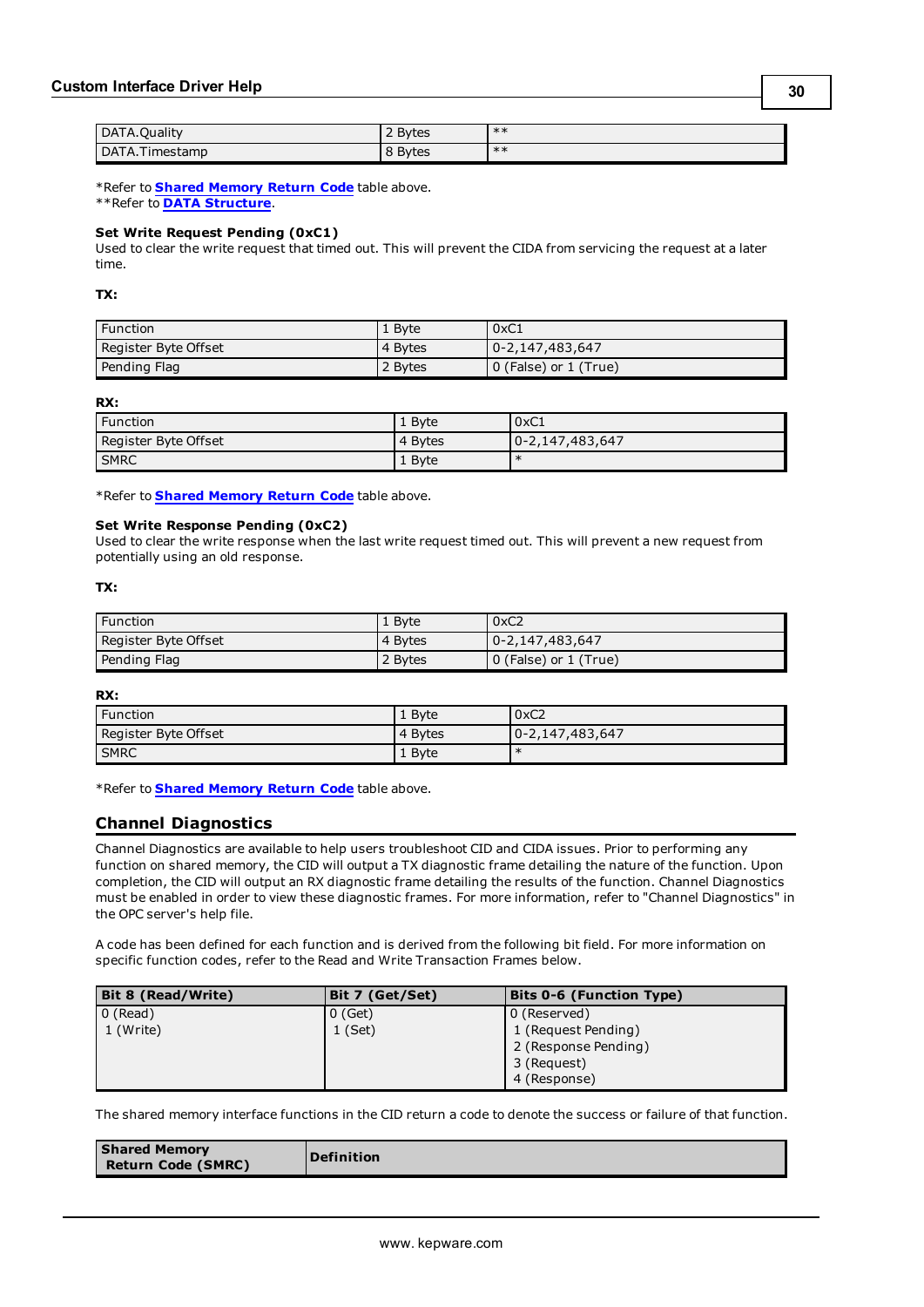| $\Omega$ | l No Error                                                                      |
|----------|---------------------------------------------------------------------------------|
|          | Invalid byte offset specified and/or Register corrupt.                          |
|          | For reads, REGISTER.ReadOffset is 0.<br>For writes, REGISTER. WriteOffset is 0. |
|          | Register DATA does not have a valid VALTYPE specified.                          |

# **Read Transaction Frames**

The possible read transaction frames that can be exchanged are as follows.

## **Set Read Request (0x43)**

Request a read of the register at the specified offset.

**TX:**

| <b>Function</b>      | 1 Byte                   | 0x43            |
|----------------------|--------------------------|-----------------|
| Register Byte Offset | <b>Bytes</b><br>$\Delta$ | 0-2,147,483,647 |

**RX:**

| Function             | $1$ Byte | 0x43            |
|----------------------|----------|-----------------|
| Register Byte Offset | 4 Bytes  | 0-2,147,483,647 |
| <b>SMRC</b>          | 1 Byte   |                 |

\*Refer to **Shared [Memory](#page-29-1) Return Code** table above.

#### **Get Read Response Pending (0x02)**

Determine if a read response is available. If Pending Flag is not set in the defined timeout period, this read attempt will be considered failed. It will retry according to the attempt count. For more information, refer to "Device Properties - Timing" page in the OPC server's help file.

#### **TX:**

| <b>Function</b>      | 1 Byte                   | 0x02                 |
|----------------------|--------------------------|----------------------|
| Register Byte Offset | <b>Bytes</b><br>$\Delta$ | $10 - 2,147,483,647$ |

#### **RX:**

| Function             | 1 Byte  | 0x02                  |
|----------------------|---------|-----------------------|
| Register Byte Offset | 4 Bytes | 0-2,147,483,647       |
| <b>SMRC</b>          | 1 Byte  |                       |
| Pending Flag         | 2 Bytes | 0 (False) or 1 (True) |

\*Refer to **Shared [Memory](#page-29-1) Return Code** table above.

#### **Get Read Response Data Block (0x04)**

Response from the last read request to the register at the specified offset.

**TX:**

| Function             | 1 Byte     | 0x04            |
|----------------------|------------|-----------------|
| Register Byte Offset | Bytes<br>4 | 0-2,147,483,647 |

#### **RX:**

| <b>Function</b>      | 1 Byte  | 0x04                                |
|----------------------|---------|-------------------------------------|
| Register Byte Offset | 4 Bytes | 0-2,147,483,647                     |
| <b>SMRC</b>          | 1 Byte  | $\ast$                              |
| Data                 | x Bytes | Read DATA structure of size x bytes |

\*Refer to **Shared [Memory](#page-29-1) Return Code** table above.

# **Set Read Request Pending (0x41)**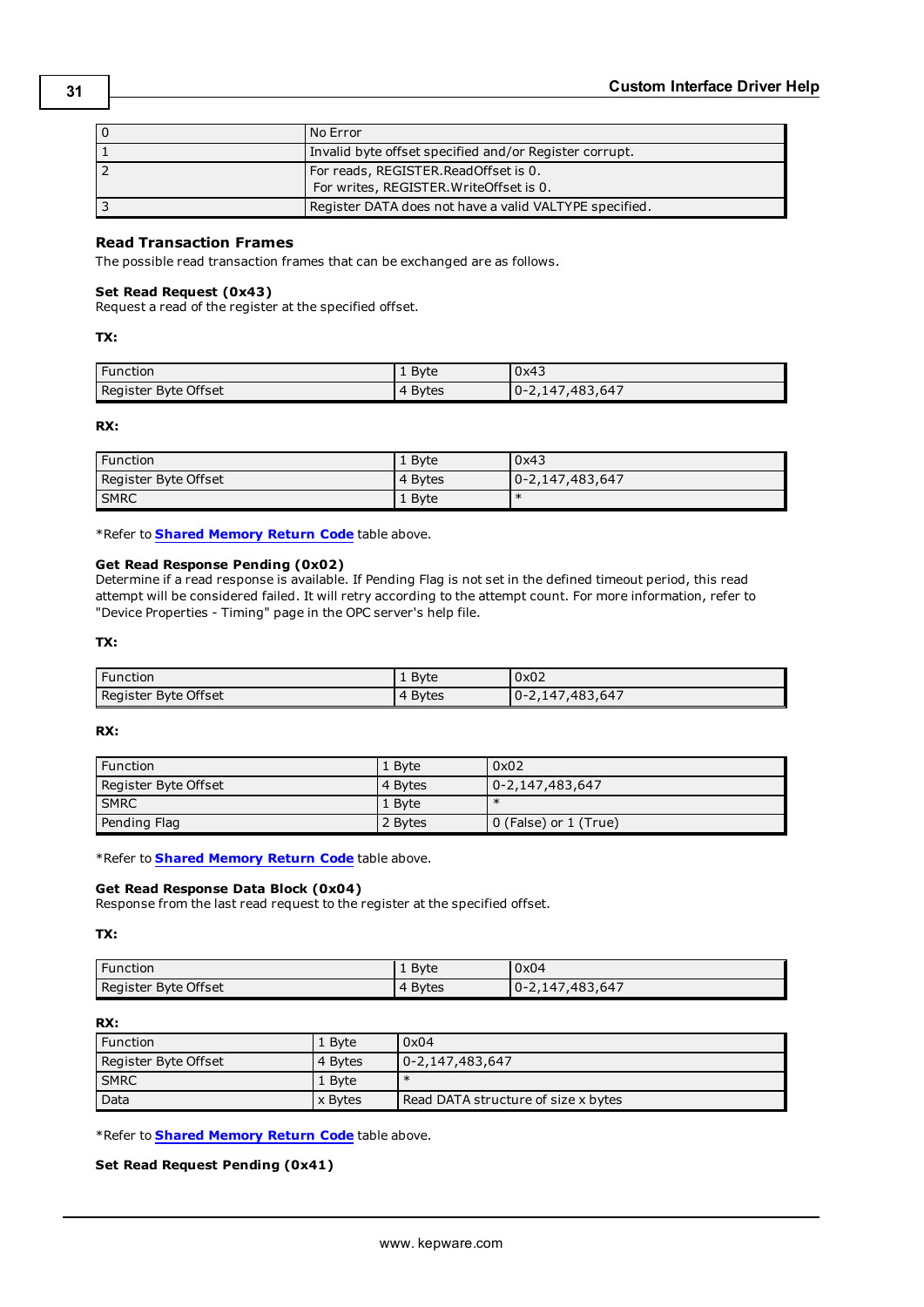Used to clear the read request that timed out. This will prevent the CIDA from servicing the request at a later time.

**TX:**

| Function             | $\perp$ Byte | 0x41                  |
|----------------------|--------------|-----------------------|
| Register Byte Offset | 4 Bytes      | 0-2,147,483,647       |
| Pending Flag         | 2 Bytes      | 0 (False) or 1 (True) |

**RX:**

| <b>Function</b>      | 1 Byte  | 0x41                   |
|----------------------|---------|------------------------|
| Register Byte Offset | 4 Bytes | $0 - 2, 147, 483, 647$ |
| <b>SMRC</b>          | 1 Byte  | $\uparrow$             |

\*Refer to **Shared [Memory](#page-29-1) Return Code** table above.

#### **Set Read Response Pending (0x42)**

Used to clear the read response when the last read request timed out. This will prevent a new request from potentially using an old response.

**TX:**

| <b>Function</b>      | $1$ Byte  | 0x42                  |
|----------------------|-----------|-----------------------|
| Register Byte Offset | l 4 Bytes | 0-2,147,483,647       |
| Pending Flag         | 2 Bytes   | 0 (False) or 1 (True) |

#### **RX:**

| <b>Function</b>      | 1 Byte  | 0x42                 |
|----------------------|---------|----------------------|
| Register Byte Offset | 4 Bytes | $10 - 2,147,483,647$ |
| <b>SMRC</b>          | 1 Byte  | ∗                    |

\*Refer to **Shared [Memory](#page-29-1) Return Code** table above.

#### **Write Transaction Frames**

The possible write transaction frames that can be exchanged in the Channel Diagnostics window are as follows.

#### **Get Write Request Pending (0x81)**

Determine if the last write request has been processed.

# **TX:**

| Function             | <b>B</b> vte<br><b>.</b> | 0x81                    |
|----------------------|--------------------------|-------------------------|
| Register Byte Offset | <b>Bytes</b><br>4        | ,483,647<br>$0 - 2.14/$ |

**RX:**

| Function             | 1 Byte  | 0x81                  |
|----------------------|---------|-----------------------|
| Register Byte Offset | 4 Bytes | 0-2,147,483,647       |
| <b>SMRC</b>          | 1 Byte  |                       |
| Pending Flag         | 2 Bytes | 0 (False) or 1 (True) |

\*Refer to **Shared [Memory](#page-29-1) Return Code** table above.

#### **Set Write Request (0xC3)**

Request a write to the register at the specified offset.

**TX:**

| <b>Function</b>      | 1 Byte    | 0xC3            |
|----------------------|-----------|-----------------|
| Register Byte Offset | . 4 Bytes | 0-2,147,483,647 |
| DATA.Quality         | 2 Bytes   | $\ast$          |
| l DATA.Timestamp     | 8 Bytes   | $\ast$          |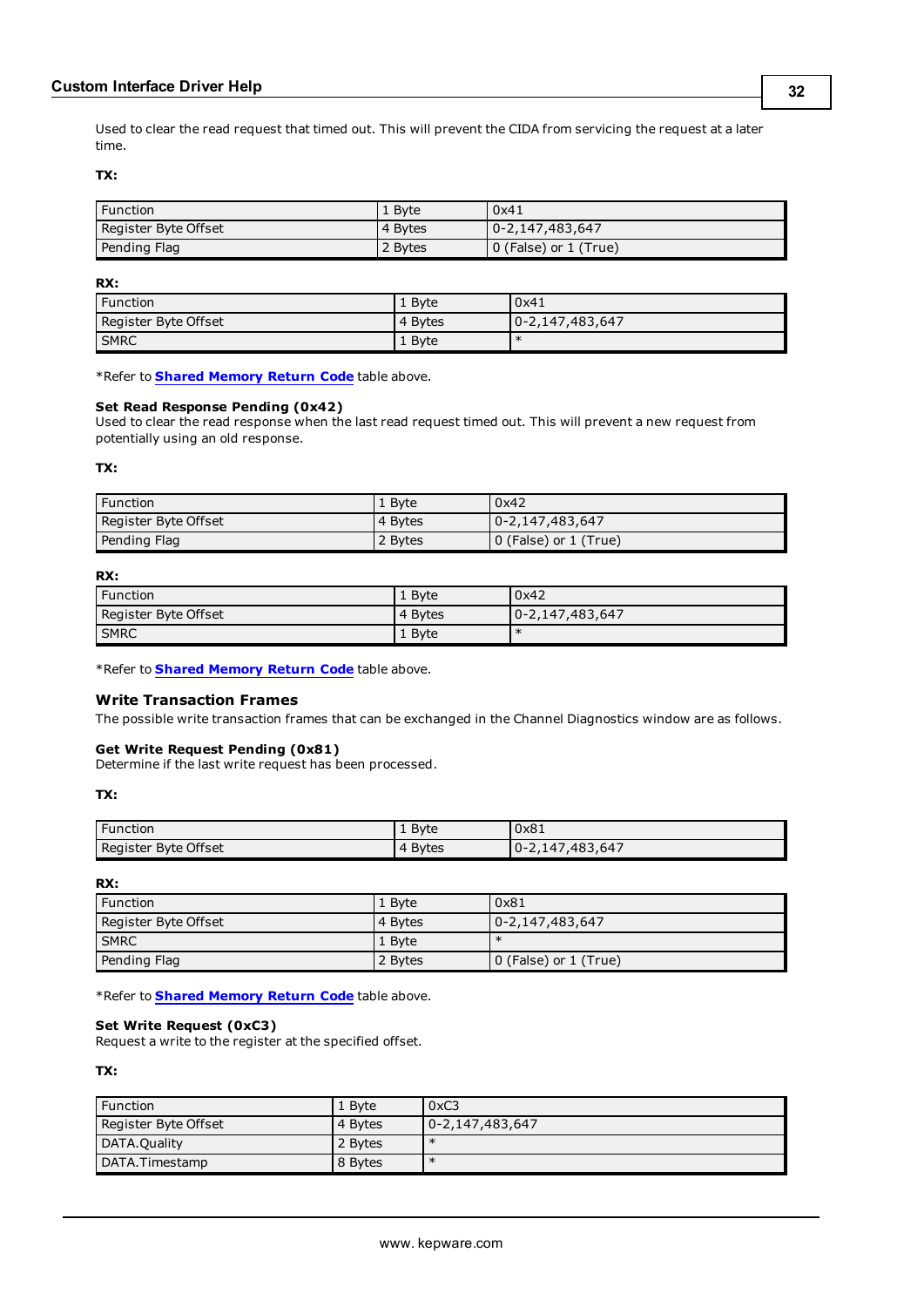| Value Size   | 4 Bytes | Number of ASCII bytes to follow |
|--------------|---------|---------------------------------|
| <b>Value</b> | x Bytes | l Value in ASCII form           |

#### \*Refer to **DATA [Structure](#page-18-0)**.

**RX:**

| Function             | . Bvte  | 0xC3            |
|----------------------|---------|-----------------|
| Register Byte Offset | 4 Bytes | 0-2,147,483,647 |
| <b>SMRC</b>          | 1 Byte  | **              |

\*\*Refer to **Shared [Memory](#page-29-1) Return Code** table above.

#### **Get Write Response Pending (0x82)**

Determine if a write response is available. If Pending Flag is not set in the defined timeout period, this write attempt will be considered failed. It will retry according to the attempt count. For more information, refer to "Device Properties - Timing" page in the OPC server's help file.

#### **TX:**

| Function             | $1$ Byte          | 0x82                |
|----------------------|-------------------|---------------------|
| Register Byte Offset | <b>Bytes</b><br>4 | .483.647<br>0-2.147 |

#### **RX:**

| <b>Function</b>      | 1 Byte  | 0x82                       |
|----------------------|---------|----------------------------|
| Register Byte Offset | 4 Bytes | 0-2,147,483,647            |
| <b>SMRC</b>          | 1 Byte  |                            |
| Pending Flag         | 2 Bytes | $ 0$ (False) or $1$ (True) |

\*Refer to **Shared [Memory](#page-29-1) Return Code** table above.

#### **Get Write Response (0x84)**

Response from the last write request to the register at the specified offset.

#### **TX:**

| Function             | <b>B</b> vte      | 0x84                    |
|----------------------|-------------------|-------------------------|
| Register Byte Offset | <b>Bytes</b><br>4 | ,483,647<br>$0 - 2.147$ |

#### **RX:**

| <b>Function</b>      | 1 Byte  | 0x84                   |
|----------------------|---------|------------------------|
| Register Byte Offset | 4 Bytes | $0 - 2, 147, 483, 647$ |
| <b>SMRC</b>          | 1 Byte  | $\ast$                 |
| <b>STATUS.Error</b>  | 1 Byte  | 0 (False) or 1 (True)  |
| DATA.ErrorCode       | 4 Bytes | CIDA/Device Specific   |
| DATA.Quality         | 2 Bytes | $***$                  |
| DATA.Timestamp       | 8 Bytes | $***$                  |

\*Refer to **Shared [Memory](#page-29-1) Return Code** table above. \*\*Refer to **DATA [Structure](#page-18-0)**.

#### **Set Write Request Pending (0xC1)**

Used to clear the write request that timed out. This will prevent the CIDA from servicing the request at a later time.

**TX:**

| <b>Function</b>      | 1 Byte  | 0xC1                  |
|----------------------|---------|-----------------------|
| Register Byte Offset | 4 Bytes | 0-2,147,483,647       |
| Pending Flag         | 2 Bytes | 0 (False) or 1 (True) |

**RX:**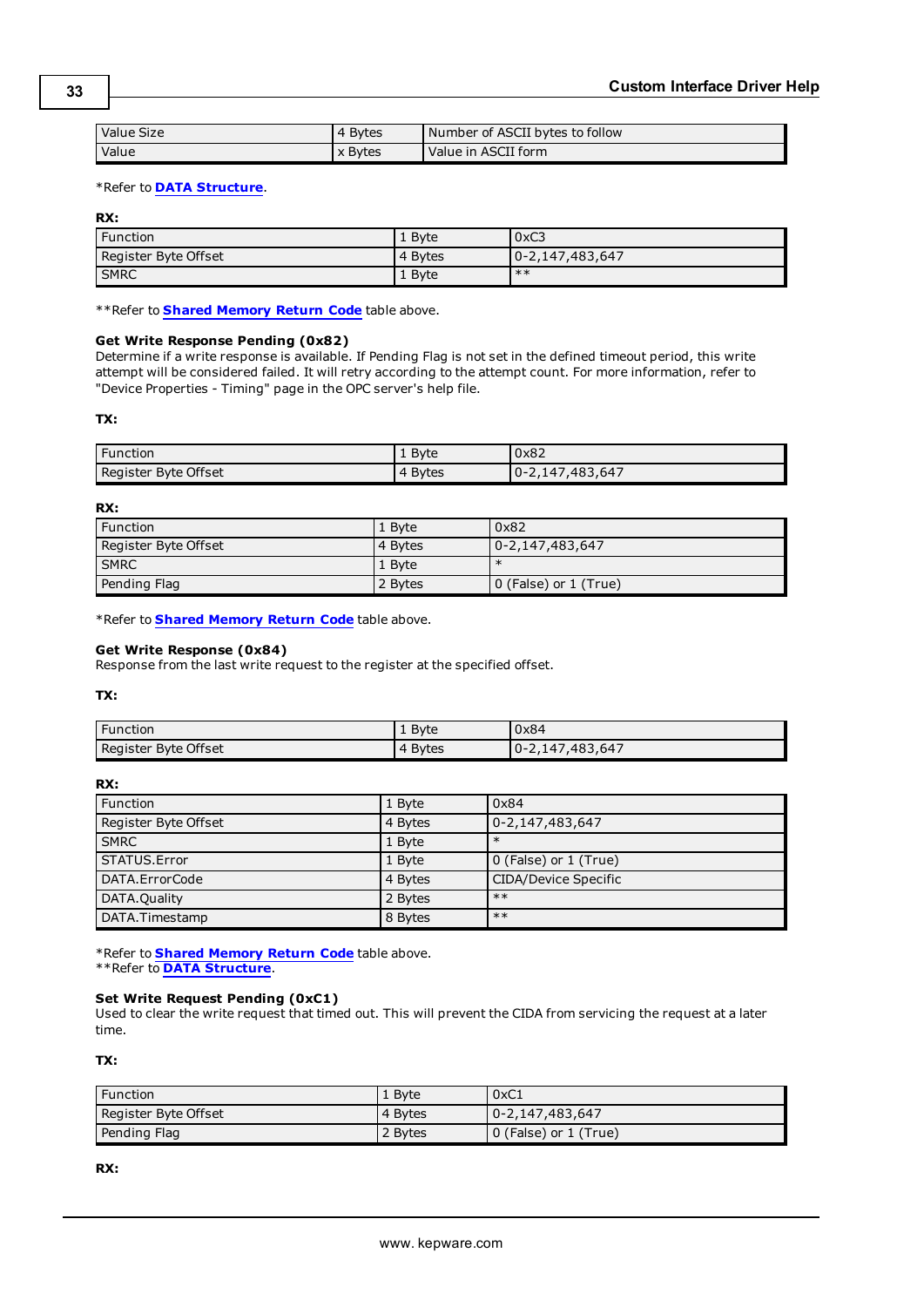# **Custom Interface Driver Help**

| <b>Function</b>      | 1 Byte  | 0xC1                 |
|----------------------|---------|----------------------|
| Register Byte Offset | 4 Bytes | $10 - 2,147,483,647$ |
| <b>SMRC</b>          | 1 Byte  | ж                    |

\*Refer to **Shared [Memory](#page-29-1) Return Code** table above.

#### **Set Write Response Pending (0xC2)**

Used to clear the write response when the last write request timed out. This will prevent a new request from potentially using an old response.

**TX:**

| <b>Function</b>      | $\perp$ Byte | 0xC2                         |
|----------------------|--------------|------------------------------|
| Register Byte Offset | 4 Bytes      | 0-2,147,483,647              |
| Pending Flag         | 2 Bytes      | <b>O</b> (False) or 1 (True) |

# **RX:**

| Function             | 1 Byte  | 0xC2             |
|----------------------|---------|------------------|
| Register Byte Offset | 4 Bytes | 10-2,147,483,647 |
| <b>SMRC</b>          | 1 Byte  | -∗               |

\*Refer to **Shared [Memory](#page-29-1) Return Code** table above.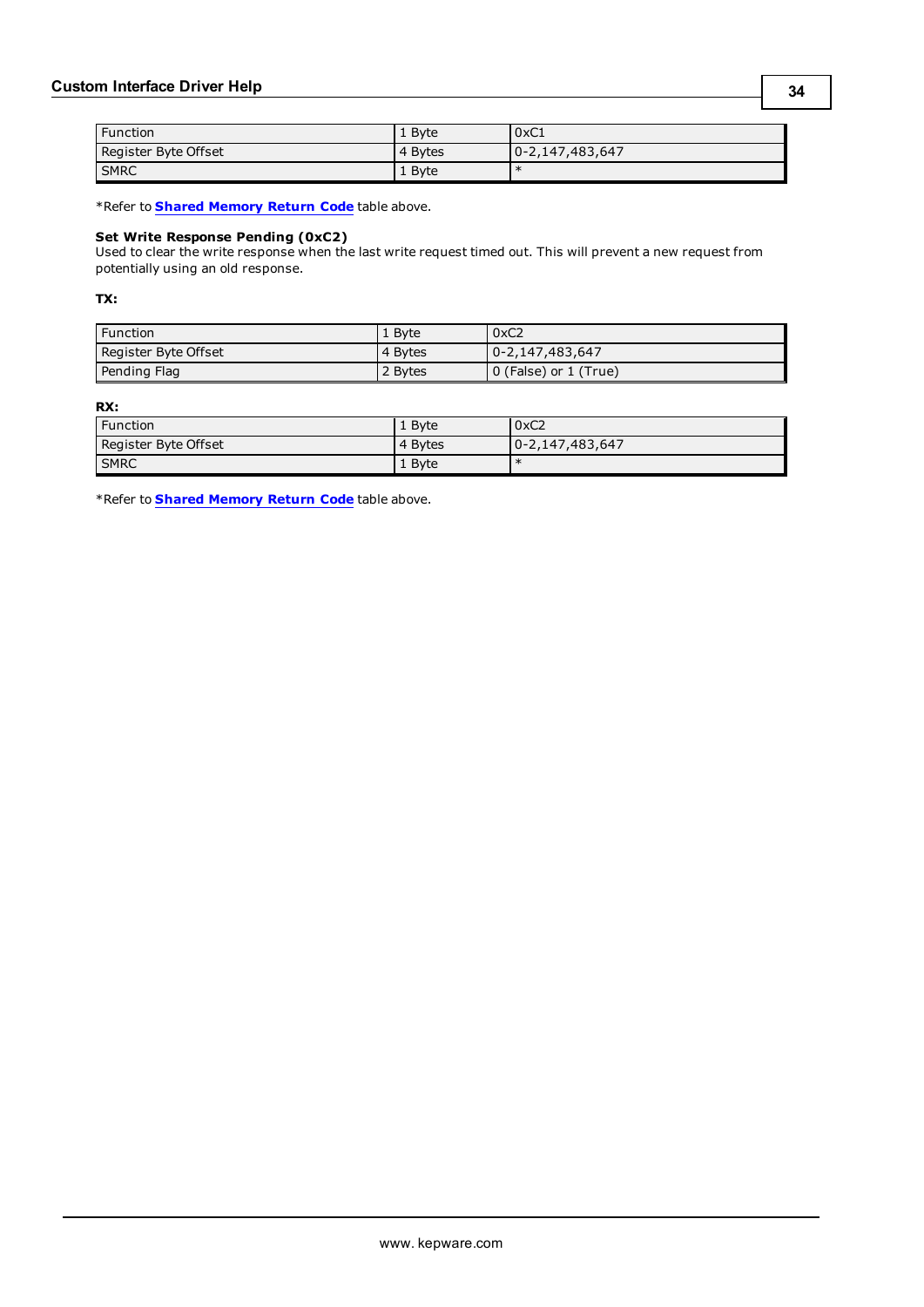# <span id="page-34-0"></span>**Index**

# **A**

Address Descriptions [10](#page-9-0) Automatic Device/Tag Generation [11](#page-10-0)

# **C**

Cannot open shared memory file associated with configuration <configuration name>. [12](#page-11-1) Channel Configuration [4](#page-3-1) Channel Diagnostics [26,](#page-25-0) [30](#page-29-0) Channel Setup [4](#page-3-0) CID/CIDA Reference Implementation Demonstration [23](#page-22-0) CIDA Overview [16](#page-15-1) CIDA Requirements [16](#page-15-2)

# **D**

DATA Structure [19](#page-18-0) Data Types Description [9](#page-8-0) Developer Information [16](#page-15-0) Device Configuration [7](#page-6-1) Device Setup [7](#page-6-0)

# **E**

Error Descriptions [12](#page-11-0)

# **H**

Help Contents [3](#page-2-0)

# **O**

Overview [3](#page-2-1)

# **R**

Reference Implementation [21](#page-20-0) Reference Implementation Architecture [22](#page-21-0)